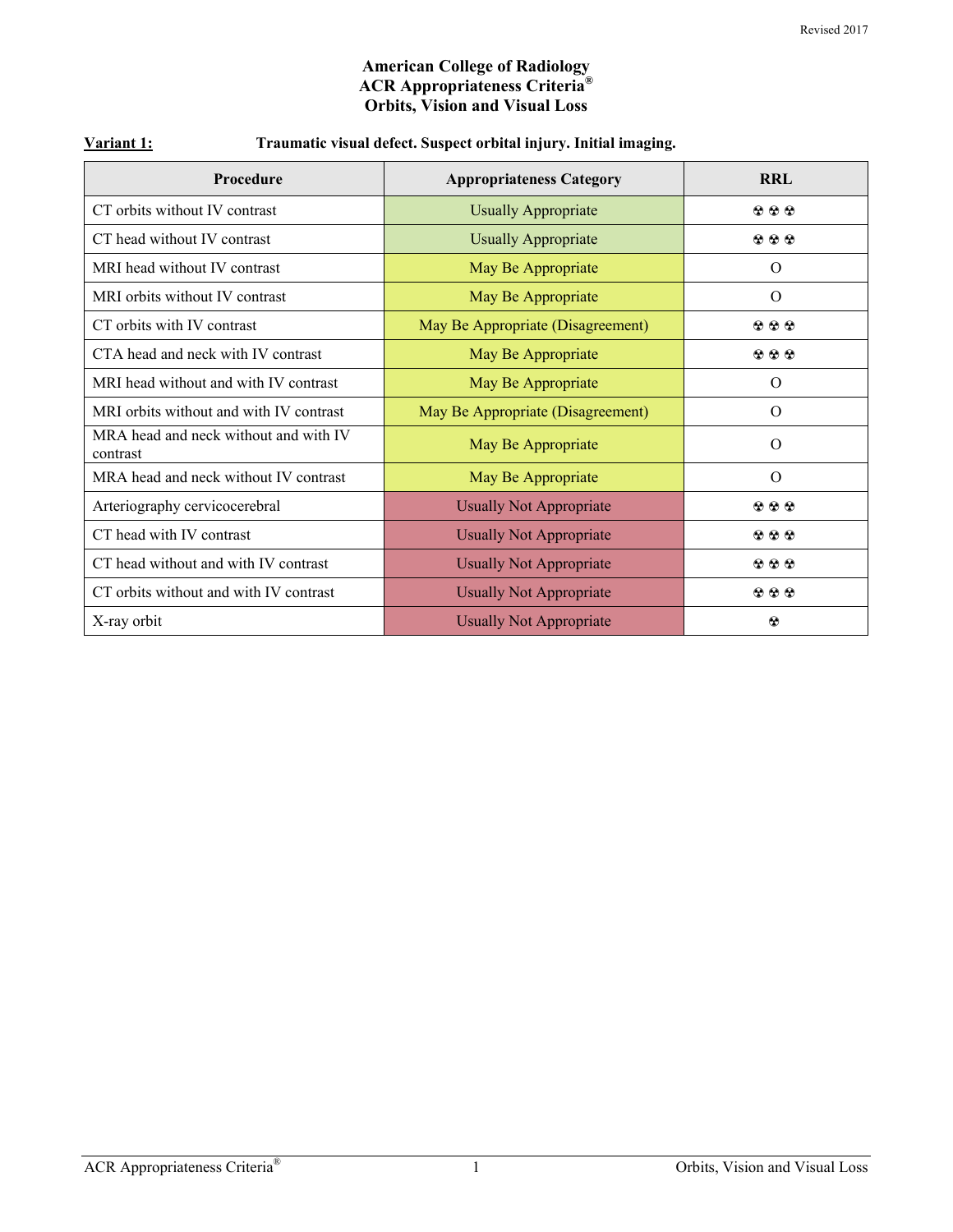## **Variant 2: Nontraumatic orbital asymmetry, exophthalmos, or enophthalmos. Initial imaging.**

| <b>Procedure</b>                                  | <b>Appropriateness Category</b>   | <b>RRL</b>   |
|---------------------------------------------------|-----------------------------------|--------------|
| MRI orbits without and with IV contrast           | <b>Usually Appropriate</b>        | $\Omega$     |
| CT orbits with IV contrast                        | <b>Usually Appropriate</b>        | 200          |
| CT orbits without IV contrast                     | May Be Appropriate                | 200          |
| CTA head and neck with IV contrast                | May Be Appropriate                | 200          |
| MRA head and neck without and with IV<br>contrast | May Be Appropriate                | $\Omega$     |
| MRI head without and with IV contrast             | May Be Appropriate                | $\Omega$     |
| MRI orbits without IV contrast                    | May Be Appropriate                | $\Omega$     |
| MRA head and neck without IV contrast             | May Be Appropriate (Disagreement) | $\Omega$     |
| MRI head without IV contrast                      | May Be Appropriate                | $\Omega$     |
| Arteriography cervicocerebral                     | May Be Appropriate                | 200          |
| CT head with IV contrast                          | May Be Appropriate                | 200          |
| CT head without IV contrast                       | May Be Appropriate                | 200          |
| CT head without and with IV contrast              | <b>Usually Not Appropriate</b>    | 200          |
| CT orbits without and with IV contrast            | <b>Usually Not Appropriate</b>    | 200          |
| X-ray orbit                                       | <b>Usually Not Appropriate</b>    | $^\circledR$ |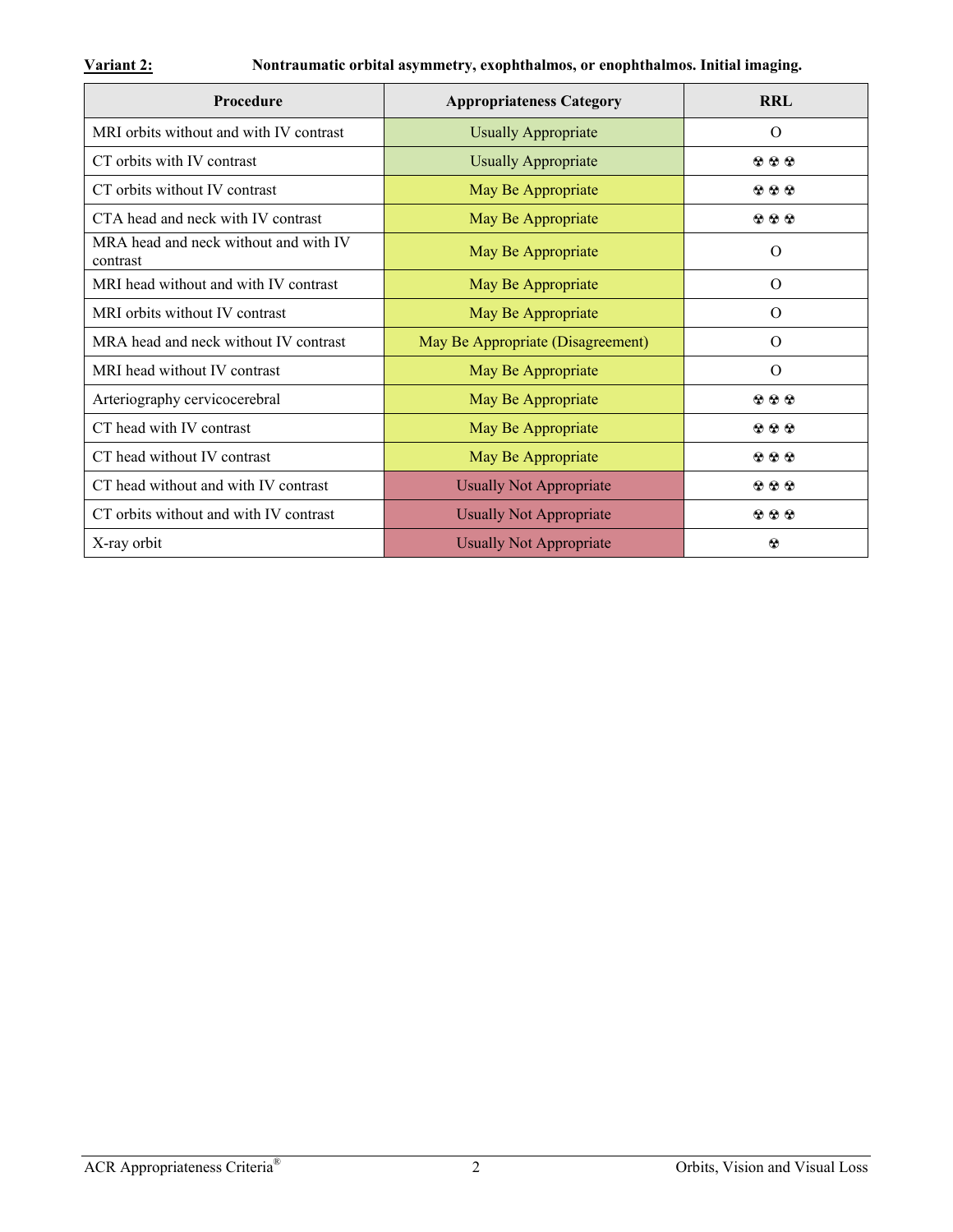## **Variant 3: Suspected orbital cellulitis, uveitis, or scleritis. Initial imaging.**

| Procedure                                         | <b>Appropriateness Category</b> | <b>RRL</b>                               |
|---------------------------------------------------|---------------------------------|------------------------------------------|
| CT orbits with IV contrast                        | <b>Usually Appropriate</b>      | $\mathfrak{D} \mathfrak{D} \mathfrak{D}$ |
| MRI orbits without and with IV contrast           | <b>Usually Appropriate</b>      | $\Omega$                                 |
| CT orbits without IV contrast                     | May Be Appropriate              | $\circledcirc \circledcirc$              |
| MRI head without and with IV contrast             | May Be Appropriate              | O                                        |
| MRI orbits without IV contrast                    | May Be Appropriate              | $\Omega$                                 |
| CTA head and neck with IV contrast                | May Be Appropriate              | $\circledcirc \circledcirc$              |
| MRA head and neck without and with IV<br>contrast | May Be Appropriate              | $\Omega$                                 |
| MRI head without IV contrast                      | May Be Appropriate              | $\Omega$                                 |
| CT head with IV contrast                          | May Be Appropriate              | $\circledcirc \circledcirc$              |
| MRA head and neck without IV contrast             | May Be Appropriate              | $\Omega$                                 |
| Arteriography cervicocerebral                     | <b>Usually Not Appropriate</b>  | $\circledcirc \circledcirc$              |
| CT head without IV contrast                       | <b>Usually Not Appropriate</b>  | $\mathfrak{D} \mathfrak{D} \mathfrak{D}$ |
| CT orbits without and with IV contrast            | <b>Usually Not Appropriate</b>  | $\circledcirc \circledcirc$              |
| CT head without and with IV contrast              | <b>Usually Not Appropriate</b>  | $\circledcirc \circledcirc$              |
| X-ray orbit                                       | <b>Usually Not Appropriate</b>  | $\odot$                                  |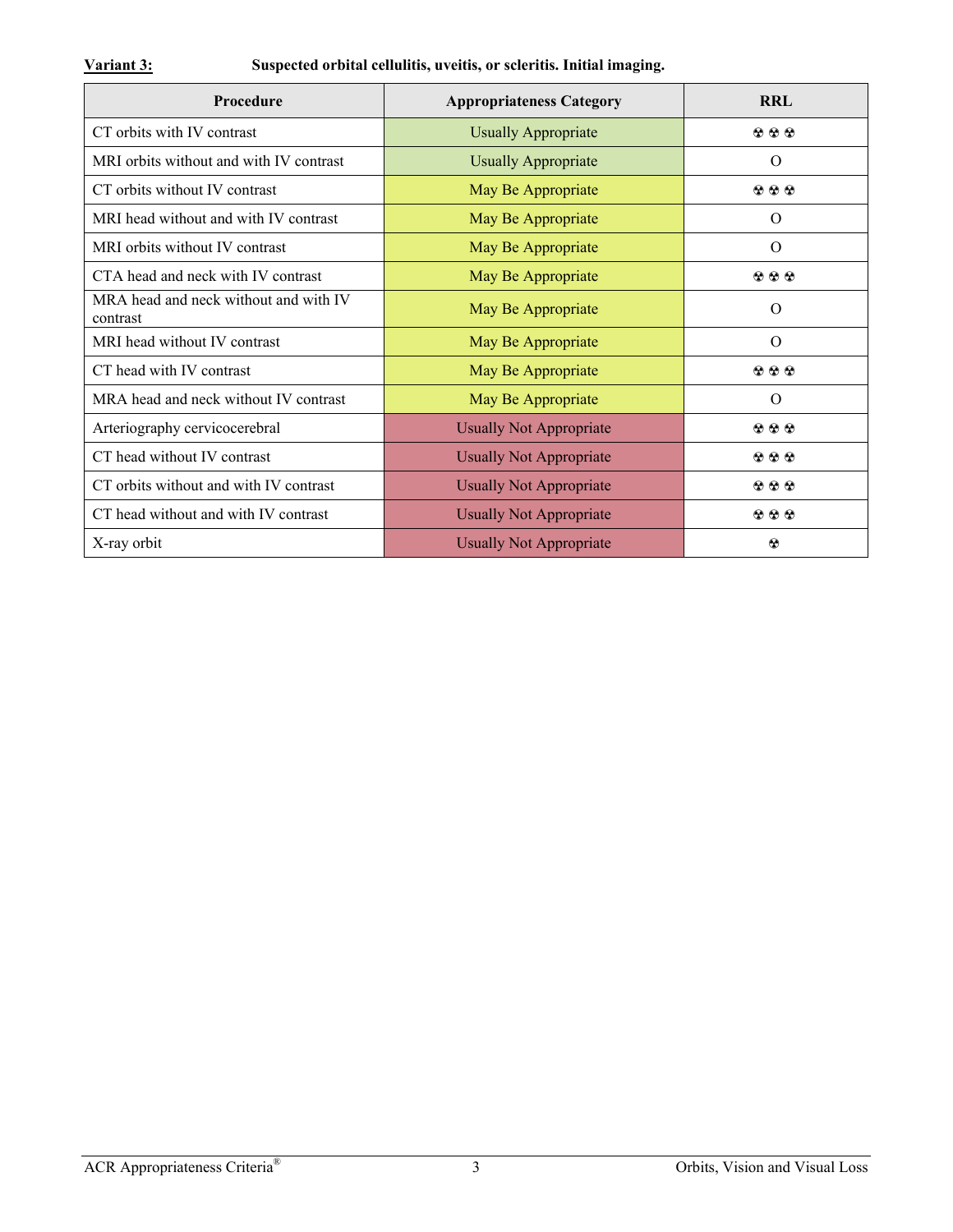| Procedure                                         | <b>Appropriateness Category</b> | <b>RRL</b>                               |
|---------------------------------------------------|---------------------------------|------------------------------------------|
| MRI orbits without and with IV contrast           | <b>Usually Appropriate</b>      | $\Omega$                                 |
| MRI head without and with IV contrast             | <b>Usually Appropriate</b>      | $\Omega$                                 |
| MRI orbits without IV contrast                    | <b>Usually Appropriate</b>      | $\Omega$                                 |
| MRI head without IV contrast                      | May Be Appropriate              | $\Omega$                                 |
| CT orbits with IV contrast                        | <b>Usually Not Appropriate</b>  | $\circledcirc \circledcirc$              |
| CT head with IV contrast                          | <b>Usually Not Appropriate</b>  | $\mathfrak{D} \mathfrak{D} \mathfrak{D}$ |
| CT head without and with IV contrast              | <b>Usually Not Appropriate</b>  | $\circledcirc \circledcirc$              |
| CT head without IV contrast                       | <b>Usually Not Appropriate</b>  | $\circledcirc \circledcirc$              |
| CT orbits without and with IV contrast            | <b>Usually Not Appropriate</b>  | $\circledcirc \circledcirc$              |
| CT orbits without IV contrast                     | <b>Usually Not Appropriate</b>  | $\mathfrak{D} \mathfrak{D} \mathfrak{D}$ |
| CTA head and neck with IV contrast                | <b>Usually Not Appropriate</b>  | $\circledcirc \circledcirc$              |
| MRA head and neck without and with IV<br>contrast | <b>Usually Not Appropriate</b>  | $\Omega$                                 |
| MRA head and neck without IV contrast             | <b>Usually Not Appropriate</b>  | $\Omega$                                 |
| Arteriography cervicocerebral                     | <b>Usually Not Appropriate</b>  | $\mathfrak{D} \mathfrak{D} \mathfrak{D}$ |
| X-ray orbit                                       | <b>Usually Not Appropriate</b>  | $\odot$                                  |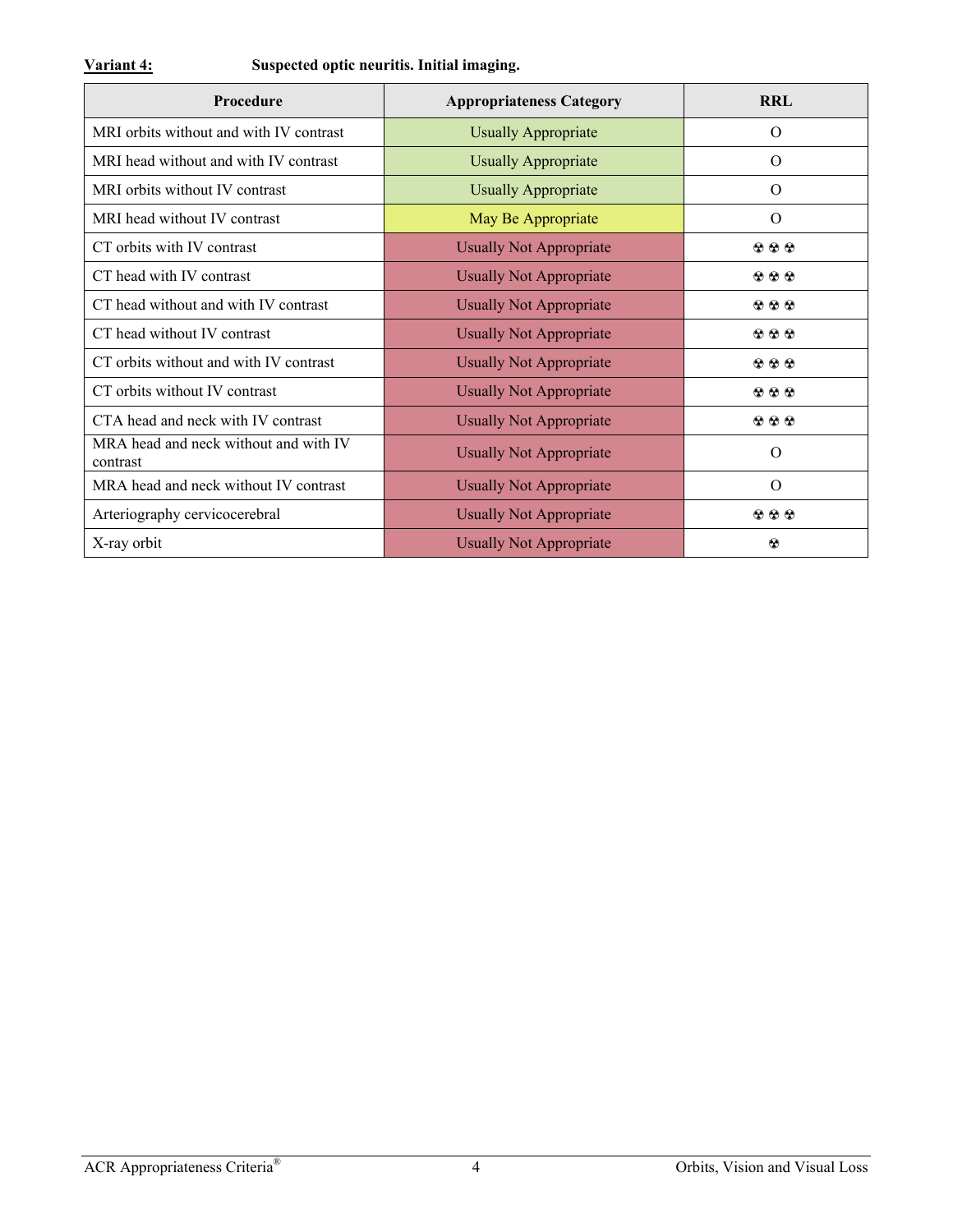## **Variant 5: Visual loss. Etiology identified on ophthalmologic examination or laboratory tests.**

| Procedure                                         | <b>Appropriateness Category</b> | <b>RRL</b>                                |
|---------------------------------------------------|---------------------------------|-------------------------------------------|
| MRI orbits without IV contrast                    | <b>Usually Not Appropriate</b>  | $\Omega$                                  |
| CT head without IV contrast                       | <b>Usually Not Appropriate</b>  | 200                                       |
| CT orbits without IV contrast                     | <b>Usually Not Appropriate</b>  | 200                                       |
| MRI head without IV contrast                      | <b>Usually Not Appropriate</b>  | O                                         |
| MRI orbits without and with IV contrast           | <b>Usually Not Appropriate</b>  | $\Omega$                                  |
| Arteriography cervicocerebral                     | <b>Usually Not Appropriate</b>  | 200                                       |
| CT head with IV contrast                          | <b>Usually Not Appropriate</b>  | 200                                       |
| CT head without and with IV contrast              | <b>Usually Not Appropriate</b>  | $\circledcirc \circledcirc$               |
| CT orbits with IV contrast                        | <b>Usually Not Appropriate</b>  | 200                                       |
| CT orbits without and with IV contrast            | <b>Usually Not Appropriate</b>  | $\mathbf{\Omega} \otimes \mathbf{\Omega}$ |
| CTA head and neck with IV contrast                | <b>Usually Not Appropriate</b>  | 200                                       |
| MRA head and neck without and with IV<br>contrast | <b>Usually Not Appropriate</b>  | $\Omega$                                  |
| MRA head and neck without IV contrast             | <b>Usually Not Appropriate</b>  | $\Omega$                                  |
| MRI head without and with IV contrast             | <b>Usually Not Appropriate</b>  | $\Omega$                                  |
| X-ray orbit                                       | <b>Usually Not Appropriate</b>  | $\circledcirc$                            |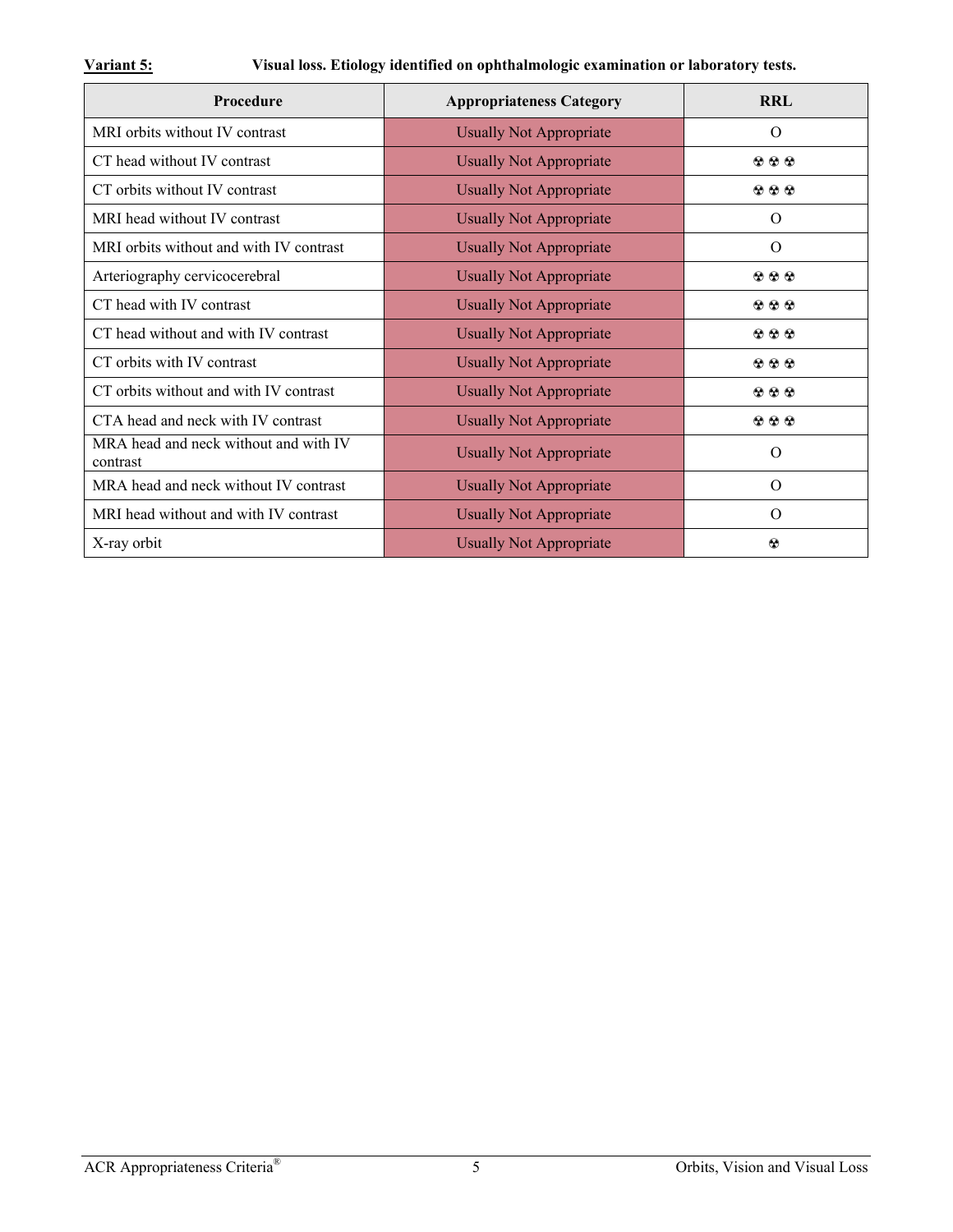| Procedure                                         | <b>Appropriateness Category</b> | <b>RRL</b>                  |
|---------------------------------------------------|---------------------------------|-----------------------------|
| MRI orbits without and with IV contrast           | <b>Usually Appropriate</b>      | O                           |
| CT orbits with IV contrast                        | <b>Usually Appropriate</b>      | $\circledcirc \circledcirc$ |
| MRI orbits without IV contrast                    | <b>Usually Appropriate</b>      | $\Omega$                    |
| CT orbits without IV contrast                     | May Be Appropriate              | $\circledcirc \circledcirc$ |
| MRI head without and with IV contrast             | May Be Appropriate              | $\Omega$                    |
| CT head with IV contrast                          | May Be Appropriate              | $\circledcirc \circledcirc$ |
| MRI head without IV contrast                      | May Be Appropriate              | $\Omega$                    |
| CT head without IV contrast                       | May Be Appropriate              | $\circledcirc \circledcirc$ |
| CTA head and neck with IV contrast                | May Be Appropriate              | $\circledcirc \circledcirc$ |
| MRA head and neck without and with IV<br>contrast | May Be Appropriate              | $\Omega$                    |
| MRA head and neck without IV contrast             | May Be Appropriate              | $\Omega$                    |
| Arteriography cervicocerebral                     | <b>Usually Not Appropriate</b>  | $\circledcirc \circledcirc$ |
| CT head without and with IV contrast              | <b>Usually Not Appropriate</b>  | $\circledcirc \circledcirc$ |
| CT orbits without and with IV contrast            | <b>Usually Not Appropriate</b>  | $\circledcirc \circledcirc$ |
| X-ray orbit                                       | <b>Usually Not Appropriate</b>  | $\circledcirc$              |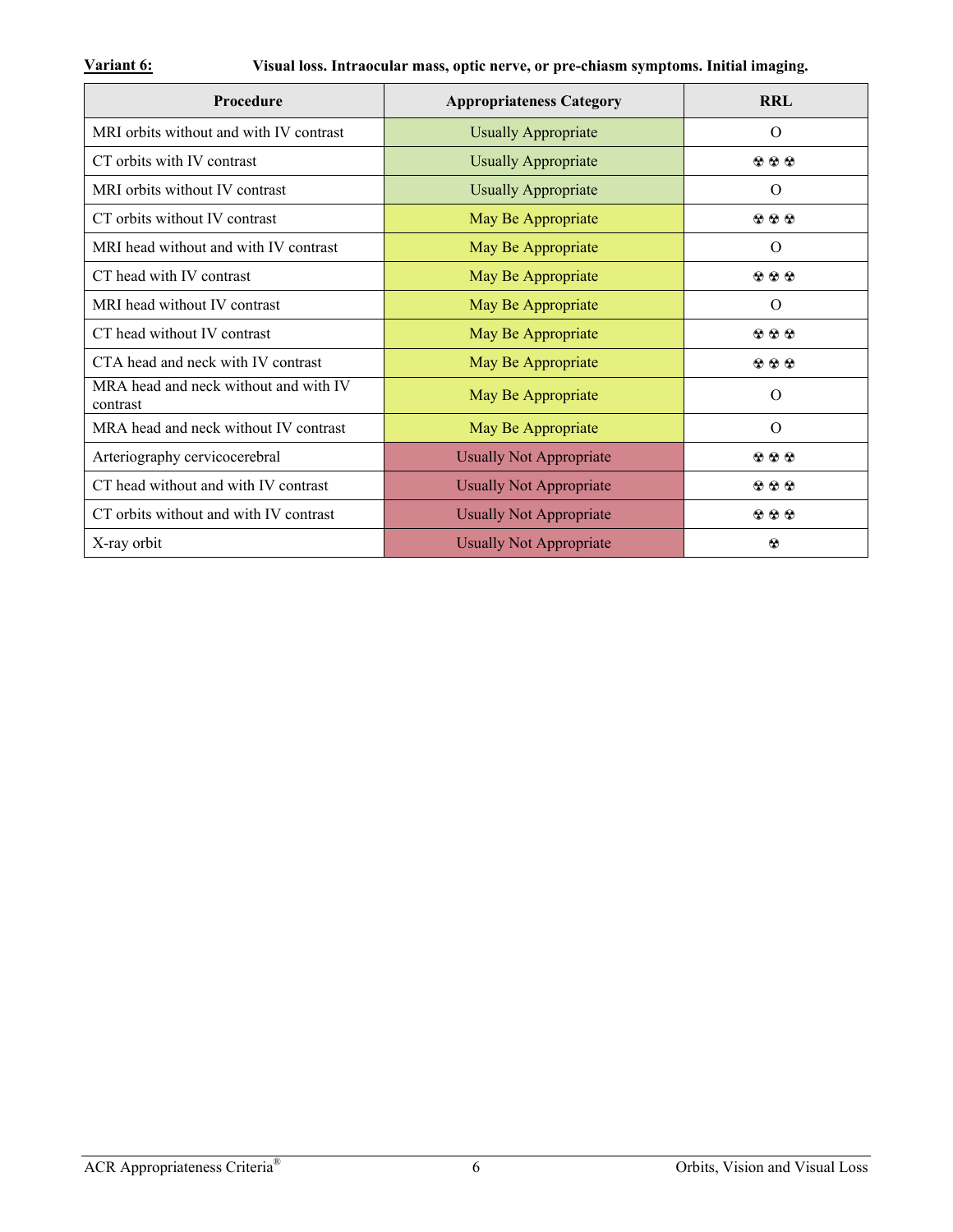| Procedure                                          | <b>Appropriateness Category</b> | <b>RRL</b>                  |
|----------------------------------------------------|---------------------------------|-----------------------------|
| MRI head without and with IV contrast              | <b>Usually Appropriate</b>      | $\Omega$                    |
| MRI head without IV contrast                       | <b>Usually Appropriate</b>      | $\Omega$                    |
| CT head with IV contrast                           | May Be Appropriate              | 220                         |
| CT head without and with IV contrast               | May Be Appropriate              | $\circledcirc \circledcirc$ |
| CT head without IV contrast                        | May Be Appropriate              | $\odot$ $\odot$ $\odot$     |
| CTA head and neck with IV contrast                 | May Be Appropriate              | 222                         |
| MRA head and neck without and with IV<br>contrast  | May Be Appropriate              | $\Omega$                    |
| CT venography head with IV contrast                | May Be Appropriate              | 222                         |
| MR venography head without and with IV<br>contrast | May Be Appropriate              | $\Omega$                    |
| MR venography head without IV contrast             | May Be Appropriate              | $\Omega$                    |
| MRA head and neck without IV contrast              | May Be Appropriate              | $\Omega$                    |
| CT orbits with IV contrast                         | <b>Usually Not Appropriate</b>  | $\circledcirc \circledcirc$ |
| CT orbits without IV contrast                      | <b>Usually Not Appropriate</b>  | 222                         |
| MRI orbits without and with IV contrast            | <b>Usually Not Appropriate</b>  | $\Omega$                    |
| MRI orbits without IV contrast                     | <b>Usually Not Appropriate</b>  | $\Omega$                    |
| Arteriography cervicocerebral                      | <b>Usually Not Appropriate</b>  | $\circledcirc \circledcirc$ |
| CT orbits without and with IV contrast             | <b>Usually Not Appropriate</b>  | 200                         |
| X-ray orbit                                        | <b>Usually Not Appropriate</b>  | $\circledcirc$              |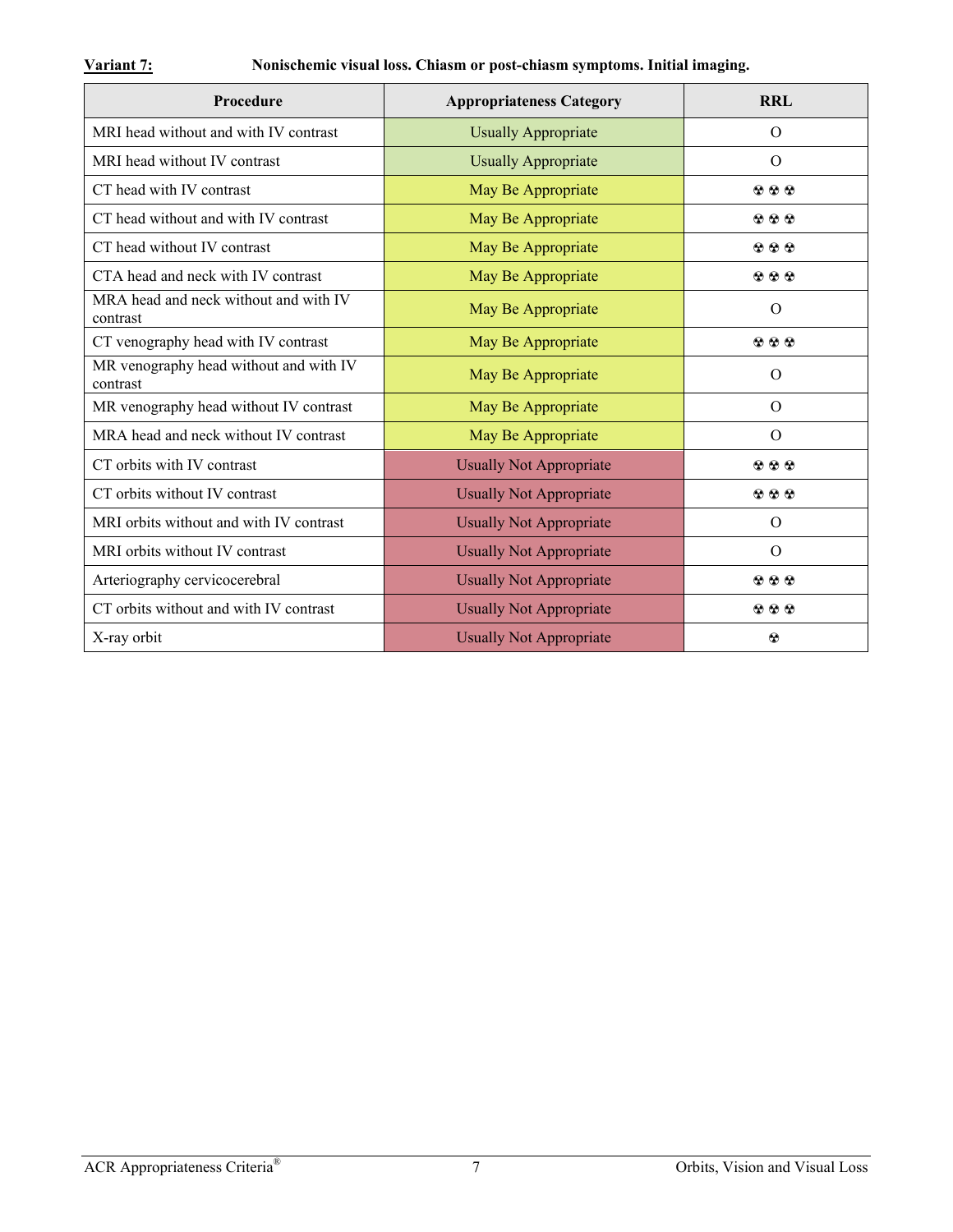| <b>Procedure</b>                                  | <b>Appropriateness Category</b> | <b>RRL</b>                               |
|---------------------------------------------------|---------------------------------|------------------------------------------|
| MRI head without and with IV contrast             | <b>Usually Appropriate</b>      | $\Omega$                                 |
| MRI orbits without and with IV contrast           | <b>Usually Appropriate</b>      | $\Omega$                                 |
| CT orbits with IV contrast                        | <b>Usually Appropriate</b>      | $\circledcirc \circledcirc$              |
| MRI orbits without IV contrast                    | <b>Usually Appropriate</b>      | O                                        |
| CT orbits without IV contrast                     | May Be Appropriate              | $\circledcirc \circledcirc$              |
| CTA head and neck with IV contrast                | May Be Appropriate              | $\mathfrak{D} \mathfrak{D} \mathfrak{D}$ |
| MRA head and neck without and with IV<br>contrast | May Be Appropriate              | $\Omega$                                 |
| MRA head and neck without IV contrast             | May Be Appropriate              | $\Omega$                                 |
| MRI head without IV contrast                      | May Be Appropriate              | $\Omega$                                 |
| CT head with IV contrast                          | May Be Appropriate              | $\circledcirc \circledcirc$              |
| CT head without IV contrast                       | May Be Appropriate              | $\circledcirc \circledcirc$              |
| Arteriography cervicocerebral                     | <b>Usually Not Appropriate</b>  | $\circledcirc \circledcirc$              |
| CT head without and with IV contrast              | <b>Usually Not Appropriate</b>  | $\circledcirc \circledcirc$              |
| CT orbits without and with IV contrast            | <b>Usually Not Appropriate</b>  | $\mathfrak{D} \mathfrak{D} \mathfrak{D}$ |
| X-ray orbit                                       | <b>Usually Not Appropriate</b>  | $\odot$                                  |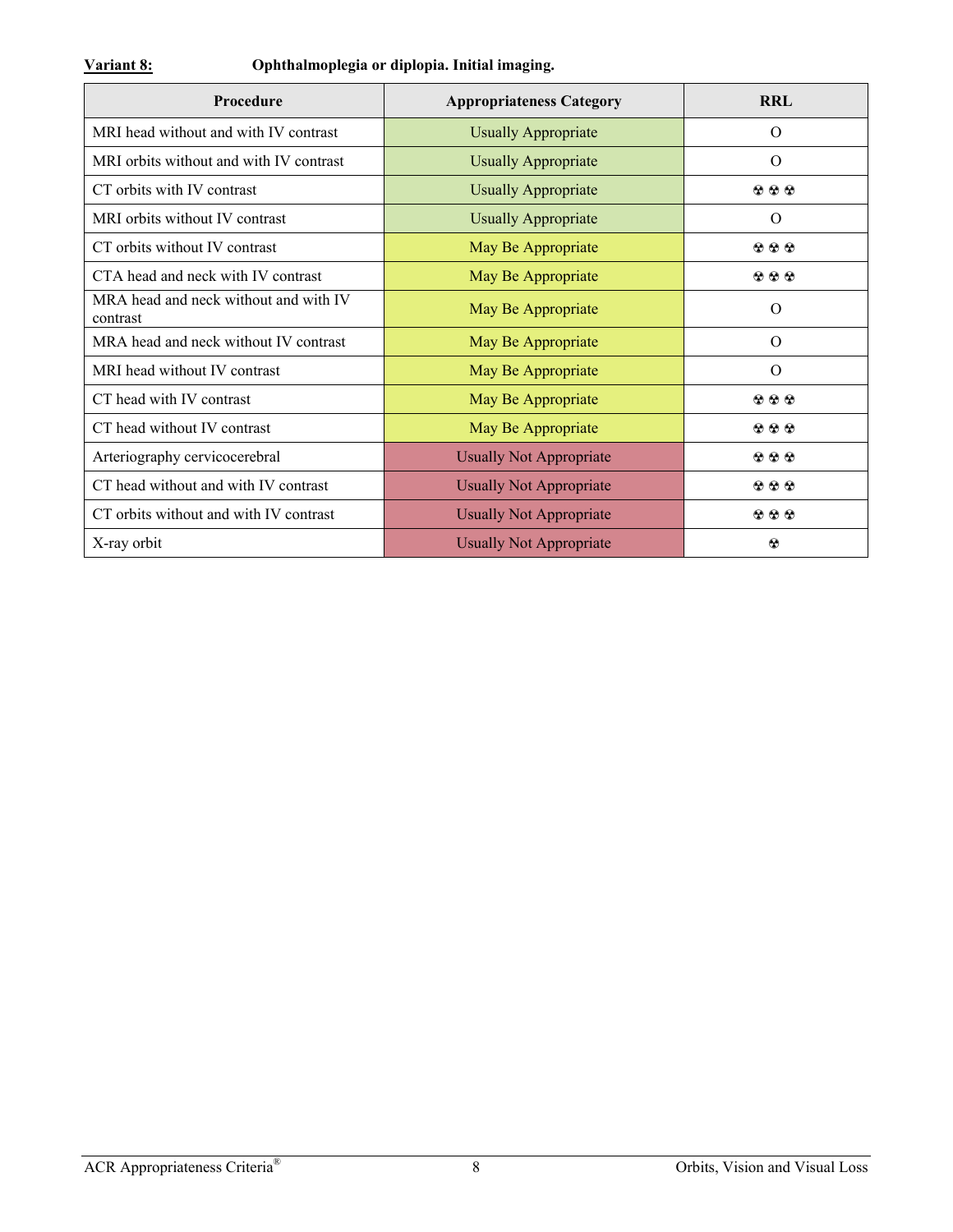#### **ORBITS, VISION AND VISUAL LOSS**

Expert Panel on Neurologic Imaging: Tabassum A. Kennedy,  $MD^a$ ; Amanda S. Corey,  $MD^b$ ; Bruno Policeni, MD<sup>c</sup>; Vikas Agarwal, MD<sup>d</sup>; Judah Burns, MD<sup>e</sup>; H. Benjamin Harvey, MD, JD<sup>f</sup>; Jenny Hoang, MBBS<sup>g</sup>; Christopher H. Hunt, MD<sup>h</sup>; Amy F. Juliano, MD<sup>i</sup>; William Mack, MD<sup>j</sup>; Gul Moonis, MD<sup>k</sup>; Gregory J. A. Murad, MD<sup>1</sup>; Jeffrey S. Pannell, MD<sup>m</sup>; Matthew S. Parsons, MD<sup>n</sup>; William J. Powers, MD<sup>o</sup>; Jason W. Schroeder, MD<sup>p\*</sup>; Gavin Setzen, MD<sup>q</sup>; Matthew T. Whitehead, MD<sup>r</sup>; Julie Bykowski, MD.<sup>s</sup>

#### **Summary of Literature Review**

#### **Introduction/Background**

A thorough neurologic and ophthalmologic examination can often accurately localize a defect along the visual pathway. Combined with factors such as the age of the patient, the time-course for onset, degree of visual loss at presentation, the presence of eye pain, and visible exophthalmos or enophthalmos determine if imaging is needed, the choice of imaging modality, coverage to include the orbit, anterior skull base and/ or brain, and contrast phase [1].

Disease along the visual pathway may be intrinsically related to the globe, optic nerve, optic chiasm, optic tracts, optic radiations, or primary visual cortex or related to extrinsic mass effect from adjacent pathology upon these structures. Primary diseases of the orbit may present with proptosis, visual disturbance, and/or ophthalmoplegia. These signs and symptoms may occur alone or in combination and may be accompanied by pain or other features including vascular congestion or erythema. The differential diagnosis in adults and subsequent appropriate imaging tests are dependent on the pattern and whether visual loss is monocular or binocular  $[2]$ .

It is important to note the overlap of visual loss and other conditions addressed by independent ACR Appropriateness Criteria. Acute ischemic or hemorrhagic stroke should be emergently excluded in the setting of sudden onset, painless visual loss, and is extensively reviewed in the ACR Appropriateness Criteria<sup>®</sup> "[Cerebrovascular Disease"](https://acsearch.acr.org/docs/69478/Narrative/) [3]. The ACR Appropriateness Criteria® ["Headache](https://acsearch.acr.org/docs/69482/Narrative/)" [4] addresses the need for immediate evaluation in the setting of papilledema [1], as well as imaging of suspected giant-cell arteritis and posterior reversible encephalopathy, which may have associated visual symptoms.

Imaging analysis of orbital diseases is facilitated by a compartmental approach that establishes a differential diagnosis on the basis of lesion location along the visual pathway [5]. Computed tomography (CT) and magnetic resonance imaging (MRI) are often complementary when assessing visual loss [6,7]. The inherent contrast provided by orbital fat allows for excellent anatomic definition with either technique. Ultrasound (US) and fluorescein angiography are also important diagnostic tools; however, these unique procedures are most often performed by the ophthalmologist and are beyond the scope of this article.

#### **Discussion of Procedures by Variant**

#### **Variant 1: Traumatic visual defect. Suspect orbital injury. Initial imaging.**

Patients with traumatic orbital injury may have injuries that are isolated to the orbit or have intracranial manifestations, depending on the mechanism and severity of injury. In the United States, orbital trauma accounts for approximately 3% of visits to the emergency department [8]. Orbital injury should be suspected if periorbital soft-tissue swelling, hyphema, vision loss, or extraocular restriction is present.

a<br>Principal Author, University of Wisconsin Hospital and Clinic, Madison, Wisconsin. <sup>b</sup>Panel Chair, Emory University, Atlanta, Georgia. <sup>c</sup>Panel Vice-Chair, University of Iowa Hospitals and Clinics, Iowa City, Iowa. <sup>d</sup>University of Pittsburgh Medical Center, Pittsburgh, Pennsylvania. <sup>6</sup>Montefiore Medical Center, Bronx, New York. Massachusetts General Hospital, Boston, Massachusetts. <sup>8</sup>Duke University Medical Center, Durham, North Carolina. <sup>h</sup>Mayo Clinic, Rochester, Minnesota. Massachusetts Eye and Ear Infirmary, Massachusetts General Hospital, Harvard Medical School, Boston, Massachusetts. University of Southern California, Los Angeles, California; neurosurgical consultant. <sup>k</sup>Columbia University Medical Center, New York, New York. <sup>1</sup>University of Florida, Gainesville, Florida; neurosurgical consultant. ""University of California San Diego Medical Center, San Diego, California. "Mallinckrodt Institute of Radiology, Saint Louis, Missouri. <sup>o</sup>University of North Carolina School of Medicine, Chapel Hill, North Carolina; American Academy of Neurology.<br><sup>PWolter Road Netional Military</sub> Medical Canter, Rethards, Meryland, 3.4 </sup> Walter Reed National Military Medical Center, Bethesda, Maryland. <sup>q</sup>Albany ENT & Allergy Services, PC, Albany, New York; American Academy of Otolaryngology-Head and Neck Surgery. 'Children's National Medical Center, Washington, District of Columbia. 'Specialty Chair, UC San Diego Health, San Diego, California.

The American College of Radiology seeks and encourages collaboration with other organizations on the development of the ACR Appropriateness Criteria through society representation on expert panels. Participation by representatives from collaborating societies on the expert panel does not necessarily imply individual or society endorsement of the final document.

 <sup>\*</sup>The views expressed in this manuscript are those of the author and do not reflect the official policy of the Department of Army/Navy/Air Force, Department of Defense, or United States Government.

Reprint requests to: publications@acr.org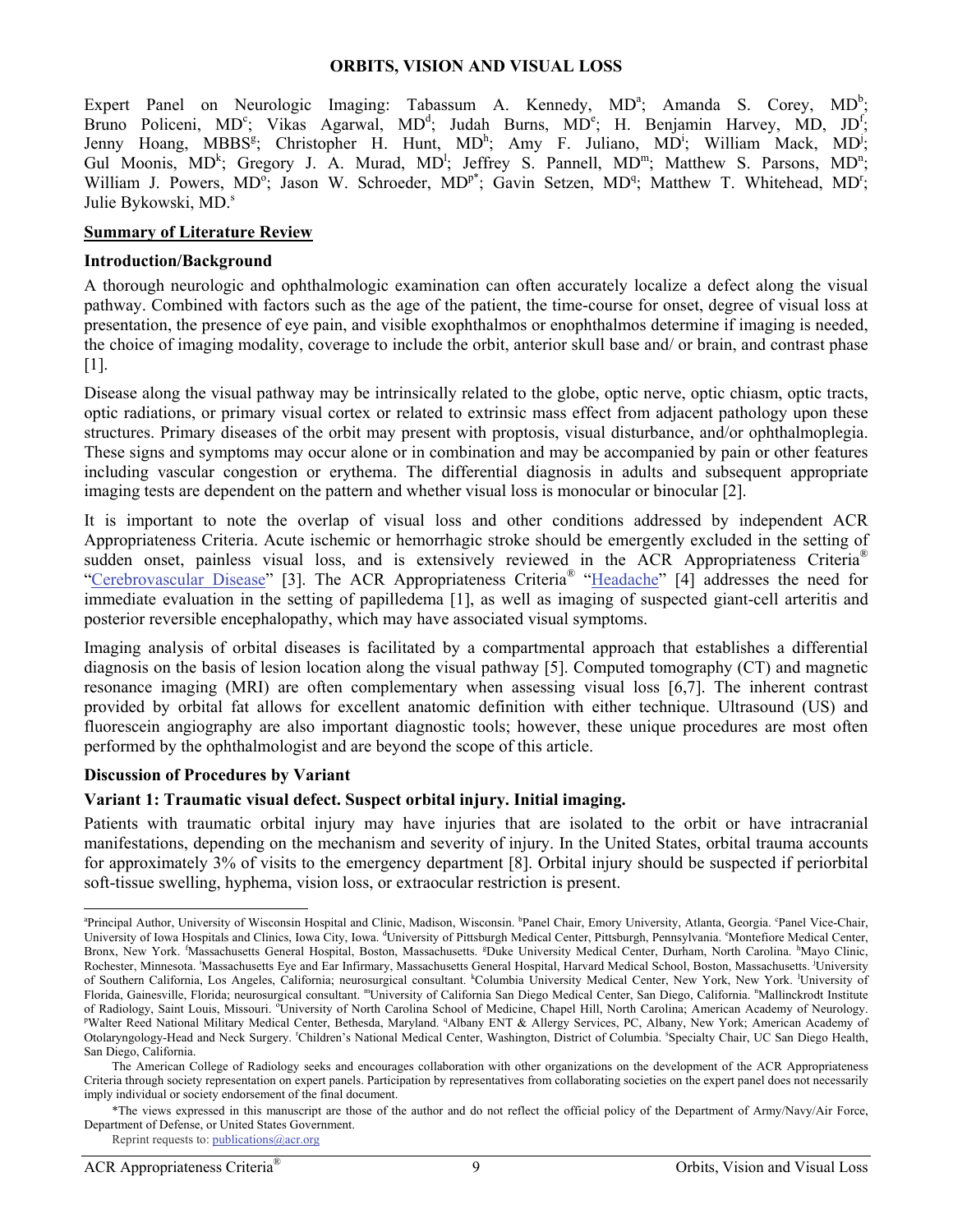# **CT**

Traumatic optic neuropathy and post-traumatic visual loss are typically evaluated with noncontrast thin-section orbital CT imaging with multiplanar reconstructions [7,9-13]. Contrast is typically not needed in the trauma setting. Orbital CT is superior at identifying the integrity of the osseous orbit and skull base and is useful in identifying fractures, displaced fracture fragments, as well as narrowing of the optic canal. Associated soft-tissue findings include intraorbital foreign bodies, hematomas, and extraocular muscle injury and are readily seen with noncontrast CT imaging of the orbits [14]. If orbital fractures are identified, orbital CT imaging can be useful at identifying the position of the extraocular muscles relative to the fracture defect as well as the overall size of the fracture as a predictor for the development of enophthalmos, which may be useful in surgical planning [15]. In patients with more severe mechanisms of injury, a CT of the head without contrast may also be indicated to assess for intracranial injury. Please refer to the ACR Appropriateness Criteria® "[Head Trauma](https://acsearch.acr.org/docs/69481/Narrative/)" [16]. Precontrast and postcontrast head CT or orbit CT imaging is usually not appropriate.

## **MRI**

MRI of the orbits without contrast may be complementary in assessing traumatic optic neuropathy. MRI has been shown to be more sensitive for detecting optic nerve edema or avulsion than CT [17]. In patients with optic nerve injury initially suspected on CT, or in patients with unexplained visual loss following facial trauma, MR of the orbits without contrast may be helpful in assessing the integrity of the optic nerve. MRI of the brain without contrast may also provide additional findings related to intracranial hemorrhage in the setting of traumatic brain injury and in assessment of traumatic cranial nerve injury. Please refer to the ACR Appropriateness Criteria® "[Head Trauma](https://acsearch.acr.org/docs/69481/Narrative/)" [16] for additional recommendations. However, if there is a suspicion for a metallic foreign body in the orbit, an MRI is contraindicated. Contrast is typically not needed in the setting of trauma.

## **CTA, MRA, Arteriography**

There is a role for angiography in assessing vascular injury in the setting of trauma; however, this should be assessed in the larger context related to the overall extent of traumatic facial and intracranial injury and is not typically indicated as the initial imaging test for orbital trauma. Please refer to the ACR Appropriateness Criteria® "[Head Trauma](https://acsearch.acr.org/docs/69481/Narrative/)" [16]. CT angiography (CTA), MR angiography (MRA), or catheter-based digital subtraction angiography (DSA) may all be performed to evaluate for traumatic vascular injury; however, CTA in the trauma setting is often the preferred study for assessment of vascular injury.

## **Radiography**

Orbital or skull radiographs are insufficient to detect pathology in patients presenting with trauma and have primarily been supplanted by CT.

## **Variant 2: Nontraumatic orbital asymmetry, exophthalmos, or enophthalmos. Initial imaging.**

Orbital asymmetry is a broad term that refers to the external appearance of the orbit. This asymmetry may be related to globe position, with one eye perceived or measured as more proptotic compared to the other, or one eye perceived as sunken or retracted compared to the other. Normal range measurements vary and are dependent on the race of the individual [18,19].

Bilateral exophthalmos may indicate an underlying systemic or diffuse condition, such as thyroid eye disease. Unilateral or asymmetric proptosis is concerning for an underlying mass or pathologic process intrinsic to the globe, optic nerve, extraocular muscles, lacrimal glands, or adjacent soft-tissue structures, posterior to the orbit, within the adjacent skull base or cavernous sinus. Vascular malformations may result in proptosis in adults, and occur anywhere within the orbit. Carotid-cavernous fistula (CCF) may present with proptosis with orbital congestion and chemosis in the setting of an anterior-draining CCF or diplopia and pain in the posterior-draining CCFs [20].

Enophthalmos, or posterior displacement of the globe, may be caused by a development condition resulting in an absent globe (anophthalmia) or small globe (microphthalmia) by traumatic injury to the bony orbit, silent sinus syndrome, processes that result in atrophy of the extraocular muscles, or by a desmoplastic neoplastic/inflammatory process [9,21-24].

If the asymmetry is associated with a white pupillary reflex (leukocoria), the primary concern is an abnormality localized to the globe. Although leukocoria is a term often used in the pediatric population, this term is not limited to children. Any condition that prevents passage of light through the globe may cause leukocoria, including tumors, developmental processes, and infection [25,26]. Initial evaluation in a patient with leukocoria consists of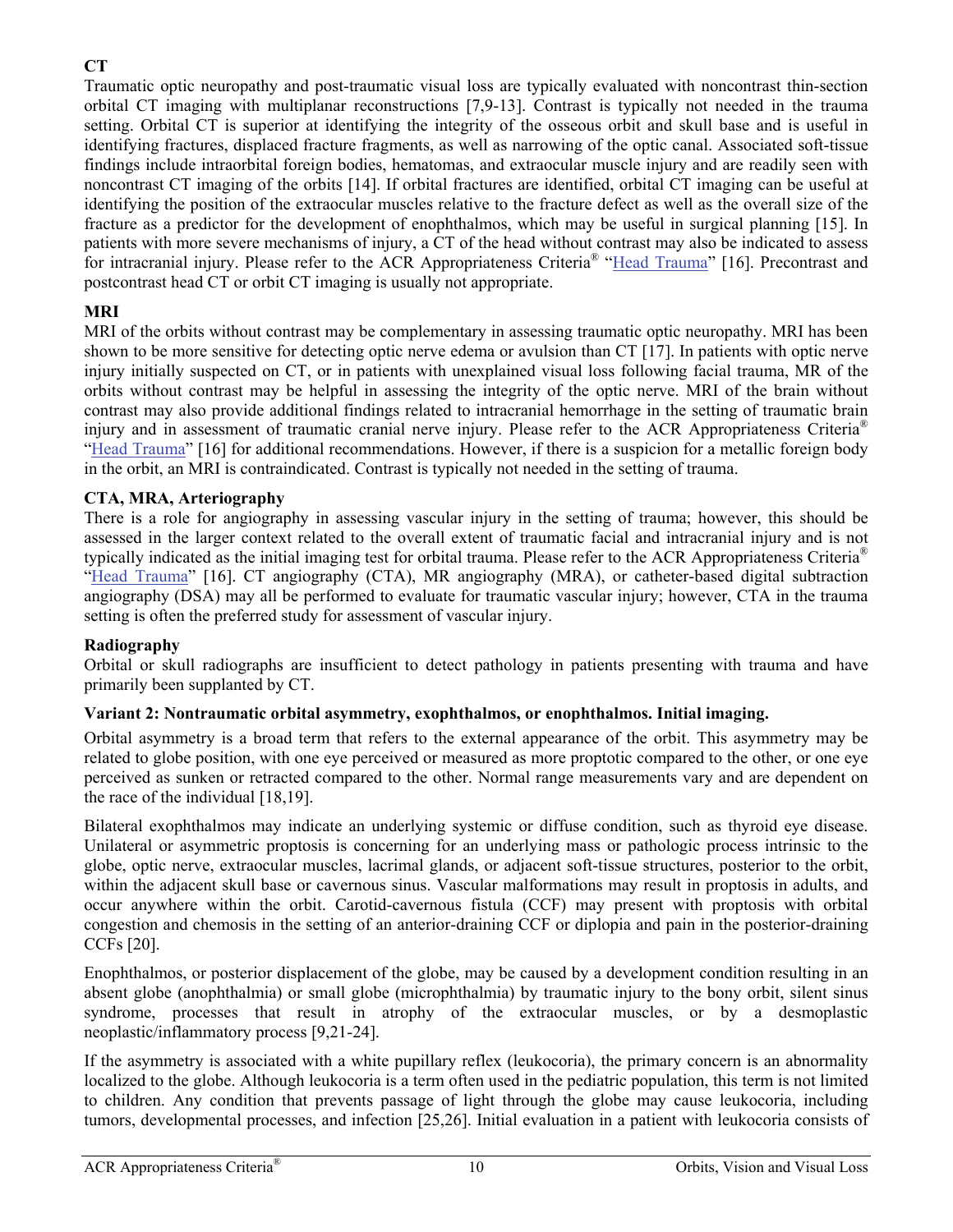a thorough assessment by an ophthalmologist. Many of the aforementioned conditions can be diagnosed based on the patient's clinical history, ophthalmologic investigation including ophthalmoscopy, and ophthalmologydirected US and may not require additional imaging.

Patients with disconjugate gaze between the two eyes may also present with orbital asymmetry. These patients may present with diplopia or double vision and is further discussed in Variant 8.

### **MRI**

In patients with proptosis or if a mass lesion is suspected within the globe, optic nerve, within the adjacent orbital soft tissues, or within the adjacent skull base, an MRI of the orbits without and with contrast is the optimal imaging modality used to localize and characterize the primary lesion [27-30].

MRI has improved soft tissue characterization, and diffusion-weighted imaging may be particularly useful in situations where lymphoma is a consideration [31]. Although contrast is preferred, an MRI of the orbits without contrast may be appropriate if contrast cannot be given. An MRI of the head without and with contrast may also be added to assess the extent of intracranial disease and to evaluate for distant intracranial metastasis. A CT of the orbits is complementary in assessing orbital lesion characteristics and the extent of disease in this clinical presentation [7].

Orbital inflammatory conditions including thyroid eye disease, IgG4-related disease, and idiopathic orbital inflammatory syndrome may all present with unilateral or bilateral proptosis as a clinical manifestation. Like other orbital conditions, patients with these conditions may be imaged with CT or MRI, and these modalities provide overlapping information related to disease extent. Currently, there is no consensus on the optimal imaging modality to assess patients presenting with idiopathic orbital inflammatory disease or IgG4-related orbital disease. If intracranial extension is suspected, an MRI of the head is the preferred next step in assessment.

## **CT**

For assessment of orbital asymmetry, CT of the orbits with contrast is complementary to MRI [7]. In the setting of thyroid eye disease, CT provides useful information about orbital, muscle, and fat volumes and osseous anatomy, particularly when orbital decompression is a surgical consideration [7,32-34]. Orbital inflammatory conditions including thyroid eye disease, IgG4-related disease, and idiopathic orbital inflammatory disease may all present with unilateral or bilateral proptosis as a clinical manifestation. Like other orbital conditions, patients with these conditions may be imaged with CT or MRI, and these modalities provide overlapping information related to disease extent. Currently there is no consensus on the optimal imaging modality to assess patients presenting with idiopathic orbital inflammatory disease or IgG4-related orbital disease. CT of the head with contrast may also be added to assess the extent of intracranial disease, particularly if MRI is not available or contraindicated. Precontrast and postcontrast imaging is typically not necessary in evaluating these patients as the precontrast images do not add significant diagnostic information in this scenario.

### **CTA, MRA, Arteriography**

Vascular structures in and around the orbit may be imaged with CTA, MRA, or catheter-based DSA. Similar to conventional CT and MRI, CTA and MRA may provide complementary information. CTA is performed following the injection of intravascular iodinated contrast and is typically imaged in the arterial phase. MRA can be performed without contrast using the time-of-flight technique or with contrast with an added benefit of producing time-resolved information.

Angiographic imaging is helpful in evaluating adults with a suspected vascular anomaly to define high- or lowflow vascular components, vascular supply, and drainage. This may be achieved with MRA, CTA, or DSA. MRA is the preferred method for evaluating these lesions because of the improved soft-tissue lesion characterization with this modality, superior anatomic localization, and the ability to perform time-resolved techniques. If the differential consideration is vascular mass versus malformation, flow characterization may be achieved with timeresolved MRA [35,36].

If a CCF is suspected, noninvasive vascular imaging with MRA and CTA are often indicated for diagnosis confirmation and pretreatment planning. When MRA or CTA is combined with anatomic MRI or CT, the secondary findings associated with CCF, including proptosis, vascular congestion within the orbit, extraocular muscle enlargement, and enlarged superior ophthalmic veins, can be easily identified. DSA is performed for more detailed assessment and intervention in patients with confirmed CCFs or in patients with a high index of suspicion for CCFs not confirmed on noninvasive imaging [37]. Although DSA is considered the gold standard for imaging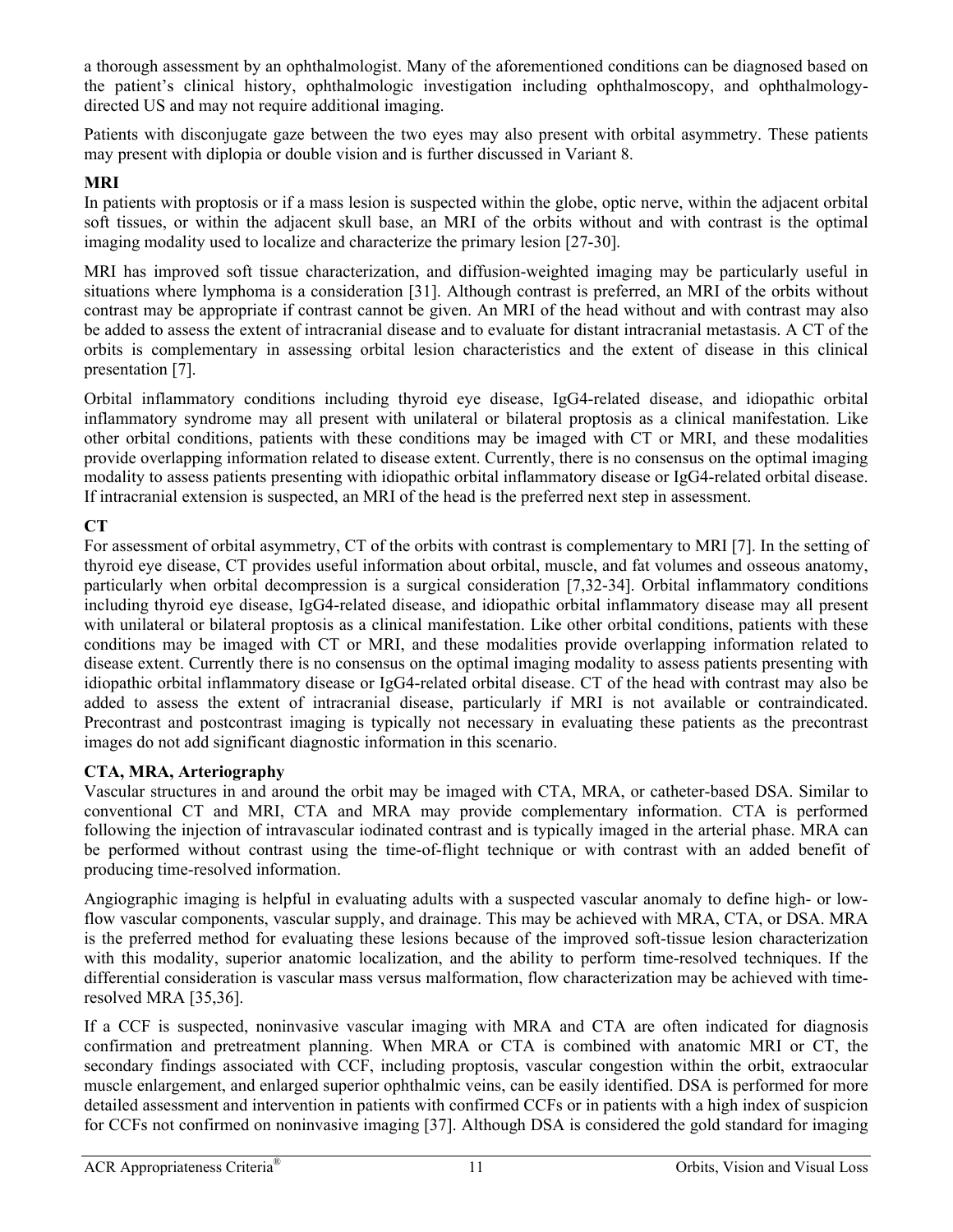evaluation and treatment and may be appropriate in the acute assessment of acute visual loss related to suspected CCF, it is relatively invasive and carries its own procedural risks and is typically not performed as the initial test. In addition, DSA lacks in the ability to provide regional soft-tissue information seen with cross-sectional imaging that may assist in making the diagnosis. In a retrospective comparative analysis between CTA, MRA, and DSA, CTA was shown to be as useful as DSA for CCF detection in a cohort of 53 patients [20]. MRA was slightly less successful but still determined as good by demonstrating CCFs in approximately 80% of cases [20].

## **Radiography**

Orbital or skull radiographs are insufficient to detect pathology in patients presenting with proptosis and have primarily been supplanted by CT.

## **Variant 3: Suspected orbital cellulitis, uveitis, or scleritis. Initial imaging.**

Patients presenting with symptoms and signs of orbital cellulitis (postseptal cellulitis) are often referred for imaging to assess for complications including intraorbital abscess, intracranial involvement, and vascular compromise. The source of this infection is often from the adjacent paranasal sinuses and may be viral, bacterial, or fungal [38].

Idiopathic orbital inflammatory syndrome (IOIS), IgG4-related orbital disease, and other inflammatory/granulomatous processes are potential clinical and imaging mimics for orbital cellulitis. IOIS, previously known as orbital pseudotumor, may present with signs and symptoms that mimic infection and is a diagnosis of exclusion. IgG4-related orbital disease is a relatively recently described inflammatory condition that may account for a significant percentage of patients that have been previously described as idiopathic [39-41]. Manifestations include eyelid or periocular swelling, lacrimal gland enlargement, extraocular muscle involvement, intraorbital mass, proptosis, and cranial nerve V involvement.

# **CT**

CT of the orbits with contrast is often the initial imaging modality in the emergent setting for suspected infection [2,7,42,43]. CT is superior to MRI for foreign body assessment, calcification detection, and osseous evaluation [43]. CT can be used in conjunction with the Chandler criteria to evaluate for the presence of bone erosion and subperiosteal abscess, which may require surgical intervention [38,44-46]. Imaging findings may show bone erosion on CT, opacification of a neighboring infected sinus, and/or intraorbital extension of inflammatory disease [47]. In patients who cannot receive contrast, a noncontrast orbit CT may still add useful information. Precontrast and postcontrast imaging is typically not necessary in evaluating these patients as the precontrast images do not add significant diagnostic information in this scenario.

Currently there is no consensus on the optimal imaging modality to assess patients presenting with IOIS or IgG4 related orbital disease. Orbital CT and MRI are often complementary in their roles. Signs of inflammation may be detected with CT or MRI, which show intraconal or extraconal soft-tissue lesions that are diffuse or localized and commonly involve the orbital apex [43,48]. These findings may be initially seen on CT and subsequently further evaluated with MRI for improved soft-tissue characterization.

## **MRI**

Orbital MRI is complementary to CT in evaluating intraorbital spread of infection. An MRI of the orbits without and with contrast should be considered if a more detailed assessment of intraorbital spread of infection is clinically warranted. In patients with suspected intracranial extension or complications, an MRI of the brain with high-resolution images to include the cavernous sinuses  $[2,42,43,46,47]$  provides greater soft-tissue resolution than CT. A high index of suspicion and low threshold for MRI is needed if invasive fungal infection is of concern in an immunocompromised patient [42,46,47] because of the morbidity of the disease. Although contrast is preferred, in patients who cannot receive contrast, a noncontrast orbital MRI may provide useful information.

Orbital MRI is complementary to orbital CT in evaluating patients for IOIS, IgG4-related orbital disease, or other inflammatory/granulomatous disease. Currently there is little evidence to support one modality's superiority to others in evaluating this patient population [39-41]. A hallmark of IOIS in its chronic form is fibrosis, which results in decreased signal on T2-weighted MRI sequences [48]. A small subset of patients with isolated ocular manifestation of IOIS had posterior scleritis, with inflammatory enhancement of the sclera on postcontrast imaging.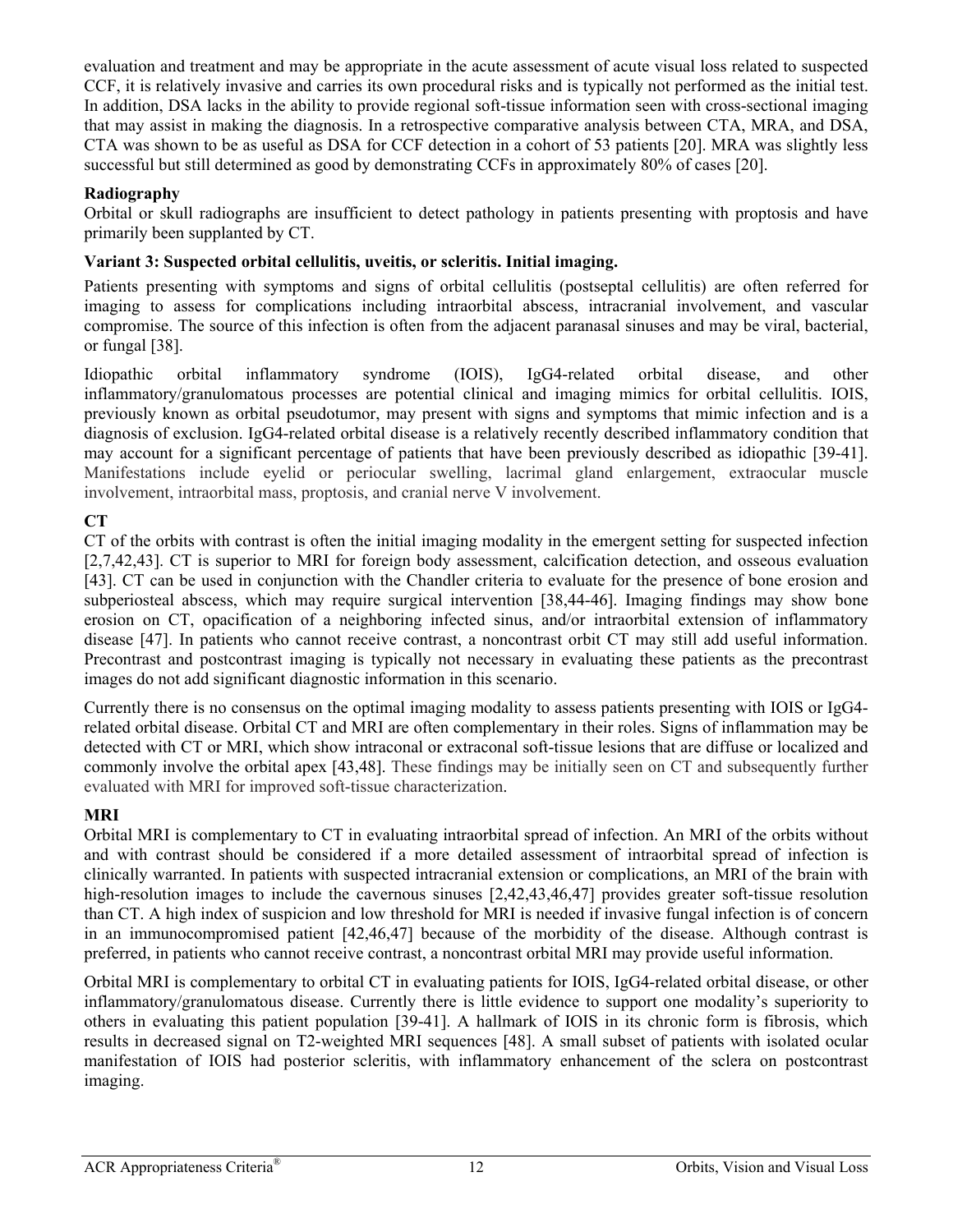### **CTA, MRA, Arteriography**

CTA or MRA may be added to routine CT or MRI scans if there is a suspicion for vascular invasion including cavernous sinus thrombosis, particularly in the setting of fungal disease. MRA may be performed without and/or with contrast. In the setting of cavernous sinus thrombosis, a contrast-enhanced MRA may provide additional information not provided by a traditional noncontrast MRA examination. There is a limited role for DSA in evaluating patients with orbital infection.

### **Radiography**

Orbital radiographs are insufficient to detect orbital cellulitis. Radiographs have largely been supplanted by CT when imaging is necessary [49].

### **Variant 4: Suspected optic neuritis. Initial imaging.**

Optic neuritis is defined as an acute inflammatory condition of the optic nerve, and can be unilateral or bilateral. It often presents with painful visual loss [50] but can also be painless. The primary differential consideration includes multiple sclerosis, neuromyelitis optica, neuromyelitis optica spectrum, or other infectious/granulomatous conditions. Although optic neuritis can be idiopathic, it is often seen as the initial manifestation of multiple sclerosis.

### **MRI**

In patients presenting with a clinical suspicion for optic neuritis, both MRI of the orbits and MRI of the head without and with contrast are the primary imaging studies for initial assessment. This serves two primary purposes. The first purpose is to evaluate for abnormal enhancement and signal changes within the optic nerve, and the second is to evaluate the brain for associated intracranial demyelinating lesions, as the latter is a strong predictor of the subsequent development of multiple sclerosis [50-52]. MRI is incorporated into the revised McDonald criteria and MAGNIMS consensus guidelines [53] for diagnosing multiple sclerosis, which is characterized by establishing dissemination of lesions in space and time [51]. Neuromyelitis optica is a demyelinating condition that typically affects the optic nerves and spinal cord and is best assessed with MRI [54]. Serum and cerebrospinal fluid laboratory tests may also be useful in differentiating between these two entities [51,55].

### **CT**

Although an imaging test of the brain may be indicated prior to lumbar puncture in patients with optic disc edema to exclude a space occupying mass, CT imaging of the head is typically not indicated specifically for the evaluation of a patient with optic neuritis.

### **CTA, MRA, Arteriography**

Angiography is not routinely used in the initial evaluation of optic neuritis.

### **Radiography**

Orbital or skull radiographs are insufficient to detect pathology in patients presenting with clinical concern for vision loss.

### **Variant 5: Visual loss. Etiology identified on ophthalmologic examination or laboratory tests.**

Excluding stroke and ischemic attack, transient visual loss can be due to a range of processes, including cataracts, glaucoma, retinal or choroidal detachments, vitreous or anterior segment hemorrhage, drusen, hypercoagulability syndromes, primary vasospasm, blepharospasm, and metabolic derangements such as those seen with glucose imbalance. These are most often diagnosed with dedicated ophthalmologic evaluation and laboratory results. A complete ophthalmologic evaluation is needed to diagnose these conditions and cross-sectional imaging is usually not necessary in cases where glaucoma, cataract, or macular degeneration are identified.

Please refer to the ACR Appropriateness Criteria<sup>®</sup> "[Headache"](https://acsearch.acr.org/docs/69482/Narrative/) [4] regarding evaluation in the setting of disc edema.

### **MRI**

MRI is not routinely used in the evaluation of non-neoplastic ocular processes. In patients with glaucoma, a primary cause of irreversible blindness, there has been interest in applying advanced MRI techniques to earlier detection of this disease process; however, additional research is needed to validate the utility of these advanced techniques [56].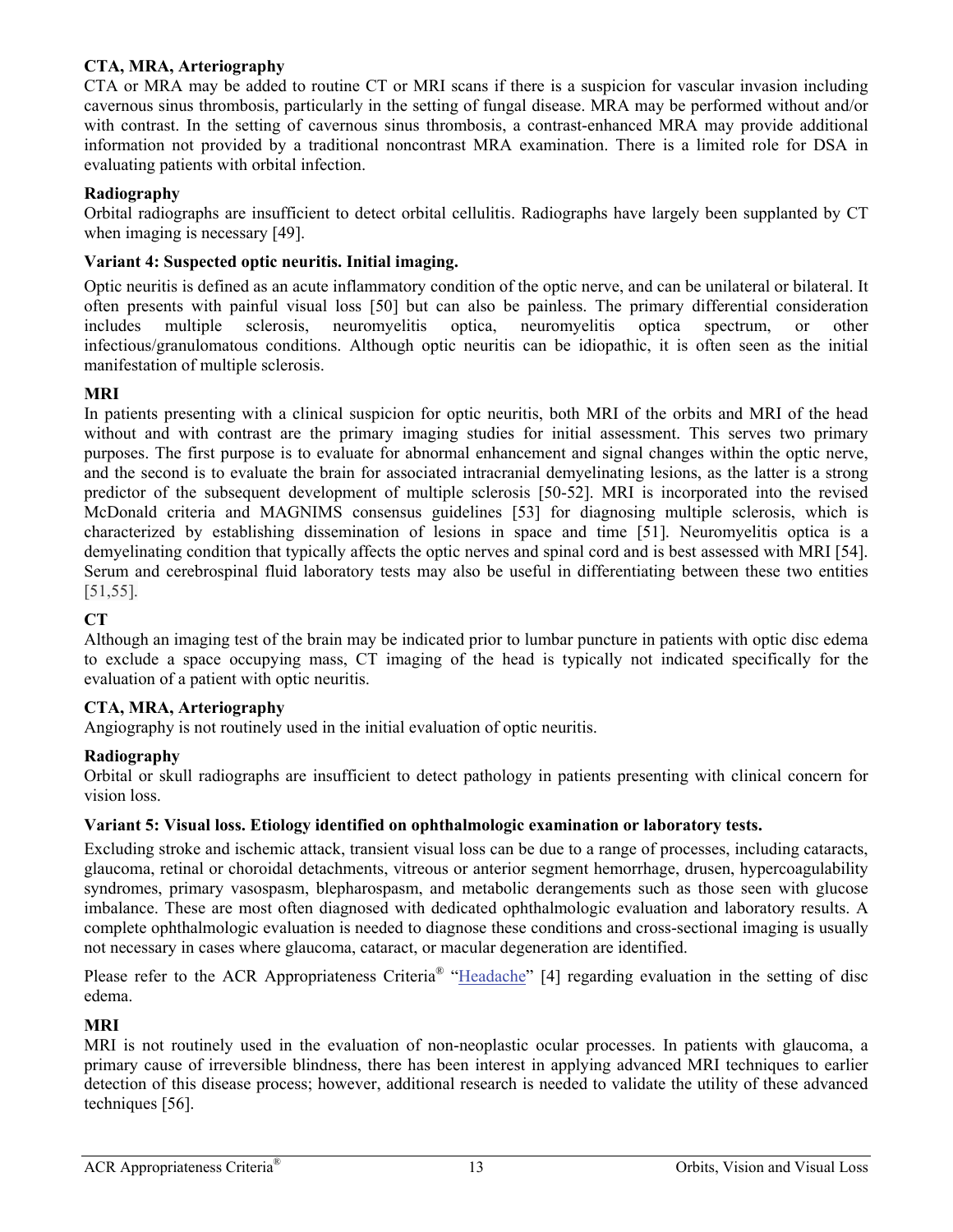# **CT**

CT is not routinely used in the evaluation of nontraumatic, noninfectious, or non-neoplastic ocular processes.

# **CTA, MRA, Arteriography**

CTA, MRA, and DSA are not first-line tests in this scenario.

## **Radiography**

Orbital or skull radiographs are insufficient to detect pathology in patients presenting with vision loss.

## **Variant 6: Visual loss. Intraocular mass, optic nerve, or pre-chiasm symptoms. Initial imaging.**

Monocular visual loss may be due to an intraocular mass, such as melanoma [57], or may involve the intraorbital, intracanalicular, or pre-chiasm segments of the optic nerve. This includes lesions intrinsic to the nerve, such as an optic nerve glioma, or extrinsic to the nerve resulting in mass effect, such as an optic nerve sheath meningioma. The differential diagnosis varies based on the age of the patient.

# **MRI**

MRI provides excellent soft-tissue resolution of structures within the orbit, including the globe, muscles, tendons, nerves, and vascular structures. MRI of the orbits without and with contrast is the preferred modality in evaluating soft-tissue pathology within and around the orbit, particularly in mass characterization, optic nerve pathology, and assessing disease within the globe and orbit [1,7,58]. If contrast cannot be given, a noncontrast orbit MR may still provide useful information. If there is a significant intracranial component, additional MRI of the brain without and with contrast may be indicated to evaluate for intracranial spread of disease.

# **CT**

CT is superior to MRI for foreign body assessment, calcification detection, and osseous evaluation [43]. Orbital CT is complementary to MRI in evaluating patients with ocular, orbital, and skull base neoplasms. In patients presenting with clinical suspicion for an intraorbital mass lesion, orbital CT with contrast may be complementary to MRI in providing additional information about adjacent bone involvement, including bone erosion, sclerosis, or periosteal reaction that may not be readily seen with MRI [2,7].

If contrast cannot be given, a noncontrast orbit CT may still add useful information. CT imaging of the head with contrast may also be appropriate if more extensive skull or skull-base involvement is suspected. Precontrast and postcontrast orbital imaging is typically not necessary in evaluating these patients as the precontrast images do not add significant diagnostic information in this scenario.

## **CTA, MRA, Arteriography**

CTA or MRA are complementary and may be added to routine CT or MRI scans if there is a suspicion for an intraorbital vascular lesion [35,36]. MRA without and with contrast may be preferred over CTA if time-resolved information is needed in lesion characterization. DSA is not a first-line test in this scenario.

## **Radiography**

Orbital or skull radiographs are insufficient to detect pathology in patients presenting with monocular vision loss.

## **Variant 7: Nonischemic visual loss. Chiasm or post-chiasm symptoms. Initial imaging.**

If a patient presents with a junctional scotoma or bitemporal hemianopia, a parasellar lesion is suspected, with mass effect on the optic chiasm affecting the crossing temporal fibers. Lesions may arise from the pituitary gland, hypothalamus, or adjacent dura, and accompanying endocrine abnormalities may also be present.

In patients presenting with a homonymous defect, a post-chiasm lesion involving the optic tracts, lateral geniculate nucleus, optic radiations, or primary visual cortex in the occipital lobe is suspected. It is important to remember that patients presenting with acute onset of visual loss with post-chiasm symptoms may be presenting with deficits related to an anterior or posterior circulation arterial stroke, intracranial hemorrhage, or venous sinus thrombosis. Please refer to the ACR Appropriateness Criteria® ["Cerebrovascular Disease"](https://acsearch.acr.org/docs/69478/Narrative/) [3] for imaging in this context.

Slowly progressive binocular visual defect findings suggest an intracranial or skull-base abnormality, including primary neoplasms and metastatic lesions. Mass effect from other intracranial pathology, including abscess, multiple sclerosis, or vascular lesions such as arteriovenous malformations and cerebral aneurysms, may also present with a similar visual field deficit.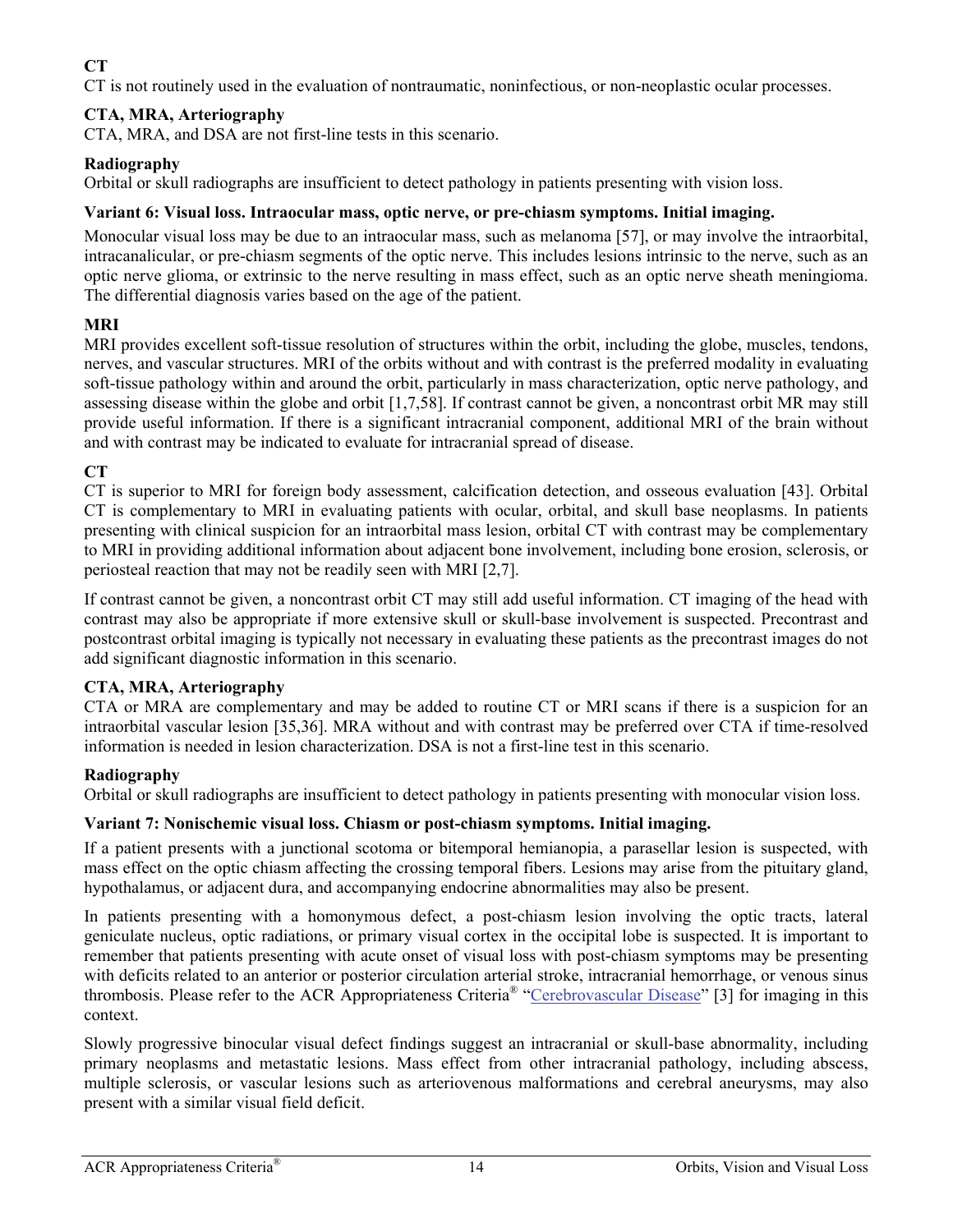### **MRI**

Patients with a junctional scotoma or bitemporal visual defect are best assessed with an MRI of the brain without and with contrast, which includes the thin-slice profile needed to evaluate the pituitary gland and any suprasellar mass effect [43]. Detailed assessment of the optic chiasm and its relationship to an underlying mass are easily seen with an MRI of the brain without and with contrast. If contrast cannot be given, an MRI of the brain without contrast may be appropriate.

Patients presenting with a homonymous hemianopia or quadrantanopia defect are best assessed with an MRI of the brain without and with contrast [2,7,59-61]. Because the defect is most likely in a post-chiasm location, additional smaller field-of-view images of the orbit are typically not necessary.

### **CT**

For lesion characterization in and around the sella, CT of the head may be complementary to MRI and add additional information on the characteristics of the lesion, including the presence of calcification such as in a craniopharyngioma [7,59,62]. In patients with post-chiasm symptoms, an MRI of the brain is typically preferred over CT, particularly in a subacute, slowly progressive presentation. In the acute setting, a noncontrast head CT is reasonable for initial imaging. If a patient is unable or unwilling to have MRI, then a CT of the head without and with contrast may be an appropriate alternative.

### **CTA, MRA, Arteriography**

It is important to remember that patients presenting with acute onset of visual loss with post-chiasm symptoms may be presenting with deficits related to an anterior or posterior circulation arterial stroke, intracranial hemorrhage, or venous sinus thrombosis. Please refer to the ACR Appropriateness Criteria<sup>®</sup> "[Cerebrovascular](https://acsearch.acr.org/docs/69478/Narrative/) [Disease"](https://acsearch.acr.org/docs/69478/Narrative/) [3] for imaging in this context. If a cerebral aneurysm or vascular malformation is identified on conventional diagnostic imaging, MRA, CTA, and/or DSA may provide additional information regarding aneurysm characterization as well as arterial supply, arteriovenous shunting, and venous drainage related to an arteriovenous malformation. If a vascular mass/malformation is a differential consideration, vascular flow characterization may be achieved with time-resolved MRA or DSA [35,36]. Please refer to the ACR Appropriateness Criteria® ["Cerebrovascular Disease](https://acsearch.acr.org/docs/69478/Narrative/)" [3] for imaging guidelines in this context.

If a mass such as a meningioma is identified in close proximity to the sagittal sinus, additional MRV or CTV imaging may be indicated to assess the integrity of the dural venous sinus. Postcontrast MRV and CTV are complementary in their utility in evaluating the dural venous sinuses. Noncontrast MRV may be performed in the event that contrast cannot be administered.

### **Radiography**

Orbital or skull radiographs are insufficient to detect pathology in patients presenting with vision loss.

## **Variant 8: Ophthalmoplegia or diplopia. Initial imaging.**

Ophthalmoplegia is paralysis of one or more extraocular muscles. This may be caused by impaired motility of the muscles, disrupted nerve conduction along the neuromuscular junction, or from denervation of the affected cranial nerve or brainstem nucleus. Ophthalmoplegia may also be related to granulomatous, inflammatory, neoplastic, and traumatic abnormalities that primarily affect the extraocular muscles. Traumatic orbital injury is covered in Variant 1 of this document.

A patient presenting with diplopia or disconjugate gaze may have an abnormality that involves the globe; the extraocular muscles; neuromuscular junction; cranial nerves III, IV and/or VI; or their respective fascicles, nuclei or connecting tracts within the brain stem. A broad differential including developmental, neoplastic, granulomatous, infectious, inflammatory, demyelinating, vascular, and traumatic causes can be considered in patients with diplopia. This broad differential can be narrowed when one considers the age of the patient, the onset of symptoms, and the presence of associated findings. The pattern of involvement can usually lead to the anatomical localization of the offending lesion. It is important to remember that patients presenting with acute onset of diplopia may be presenting with deficits related to a posterior circulation stroke. Please refer to the ACR Appropriateness Criteria® ["Cerebrovascular Disease"](https://acsearch.acr.org/docs/69478/Narrative/) [3] for imaging in this context. In the setting of intracranial traumatic injury, please refer to the ACR Appropriateness Criteria<sup>®</sup> "[Head Trauma](https://acsearch.acr.org/docs/69481/Narrative/)" [16].

Patients with isolated cranial nerve III palsies can be divided into pupil-involving or pupil-sparing, suggesting vascular compression versus vasculopathic etiologies, respectively. Isolated cranial nerve IV palsies are most often caused by trauma [63] and rarely nerve sheath tumors. Isolated cranial nerve VI palsies may be caused by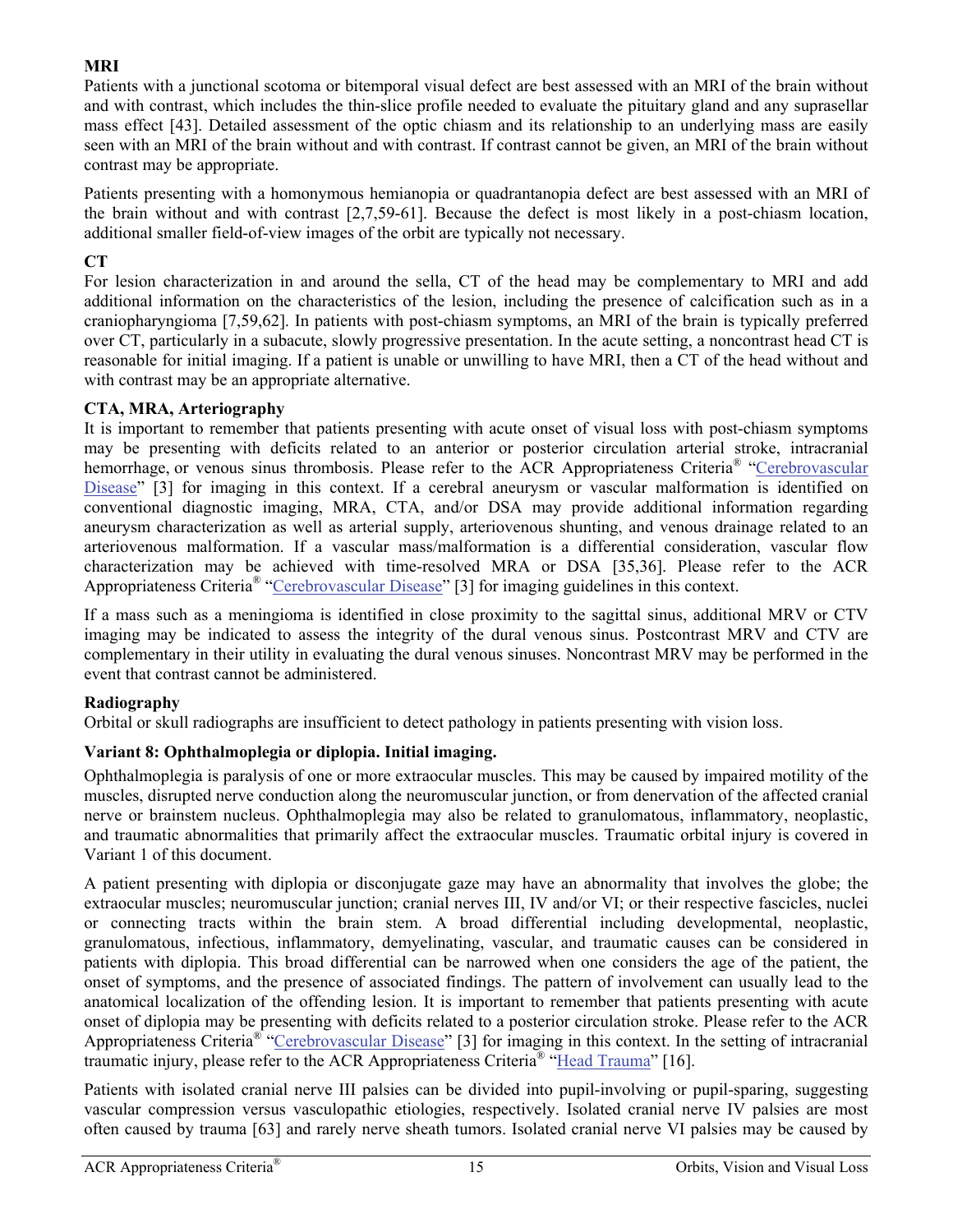lesions within the prepontine cistern, skull base, cavernous sinus, or sella. Isolated cranial nerve VI palsies may also be seen in the setting of increased intracranial pressure without direct compression of the nerve [64]. Multiple ipsilateral cranial nerve palsies that affect cranial nerves III, IV, and VI suggest a lesion at the cavernous sinus or orbital apex [65] and can occur with pathology in the basilar subarachnoid space, as seen in infectious meningitis (TB, fungal, Lyme disease) or noninfectious causes (sarcoid, neoplasm, perineural, or leptomeningeal tumor spread). In patients with internuclear ophthalmoplegia, a brain-stem lesion affecting the medial longitudinal fasciculus should be suspected. A demyelinating plaque in the setting of multiple sclerosis is a primary consideration in younger patients and stroke in older patients presenting with an acute internuclear ophthalmoplegia [66]. Other likely considerations include tumor, hemorrhage, and infection [66].

### **MRI**

MRI of the orbits without and with contrast is preferred [67] if ophthalmoplegia is felt to be related to a primary disease process within the orbit affecting the extraocular muscles or if there is history of trauma, enophthalmos, proptosis, orbital inflammation, or chemosis. An MRI of the orbits with the globes imaged during different gaze positions may aid in identifying a potential muscular slip or pulley abnormality [68].

If the disease process is felt to involve the brain stem, brain, or cisternal segments of the cranial nerves, an MRI of the head without and with contrast including additional small field-of-view high-resolution T2-weighted images of the cranial nerves is the preferred imaging modality to evaluate for an underlying abnormality of the brain, brain stem, and cranial nerves [1,2,43]. This dedicated MRI of the cranial nerves primarily focuses on the nuclear, cisternal, and skull-base cranial nerve segments and can be centered upon cranial nerves III–IV, including the cavernous sinuses. For example, patients with isolated pupil-sparing third-nerve palsies, which primarily involve the oculomotor fibers, vasculopathic considerations are the primary differential consideration and are best evaluated with an MRI examination of the head with special attention to the cranial nerves.

## **CT**

In patients with ophthalmoplegia or diplopia with associated secondary signs of proptosis, orbital inflammation, or trauma, a dedicated orbit CT is typically indicated to evaluate the extraocular muscles. Contrast is often indicated in the setting of orbital inflammation assessment but not indicated in the acute traumatic setting, as specified in Variant 1. CT is superior to MRI for foreign body assessment, calcification detection, and osseous evaluation [43]. Although CT imaging of the orbits is preferred, CT imaging of the head may be appropriate if an intracranial abnormality is suspected. Precontrast and postcontrast imaging of the orbits is typically not necessary in evaluating these patients as the precontrast images do not add significant diagnostic information in this scenario.

### **CTA, MRA, Arteriography**

Isolated, pupil-involving third-nerve palsy suggests external compression of the parasympathetic nerves that surround the oculomotor fibers in the third-nerve fascicles. As the primary consideration is vascular compression from an adjacent aneurysm, vascular imaging either with CTA or MRA is indicated [69]. This assessment is not performed in isolation but rather as a complement to anatomic cross-sectional imaging. Please refer to the ACR Appropriateness Criteria<sup>®</sup> ["Cerebrovascular Disease](https://acsearch.acr.org/docs/69478/Narrative/)" [3] for imaging in this context. There is a limited role for DSA in the initial evaluation of patients with diplopia. However, if an aneurysm is detected in cross-sectional evaluation, DSA may be indicated for further assessment and treatment.

### **Radiography**

Orbital or skull radiographs are insufficient to detect pathology in patients presenting with proptosis and have primarily been supplanted by CT.

### **Summary of Recommendations**

- Orbital trauma is best assessed with a noncontrast orbit CT and/or noncontrast CT of the head, which are often complementary.
- Orbital asymmetry, exophthalmos, or enophthalmos can be evaluated with contrast-enhanced orbit CT or contrast-enhanced orbit MRI, which are often complementary.
- Contrast-enhanced CT or contrast-enhanced MRI are both appropriate in evaluating orbital cellulitis, uveitis, or scleritis, with CT often performed first during the initial assessment.
- Optic neuritis is best assessed with a contrast-enhanced MRI of the orbits and contrast-enhanced MRI of the head, which are often performed in conjunction with one another.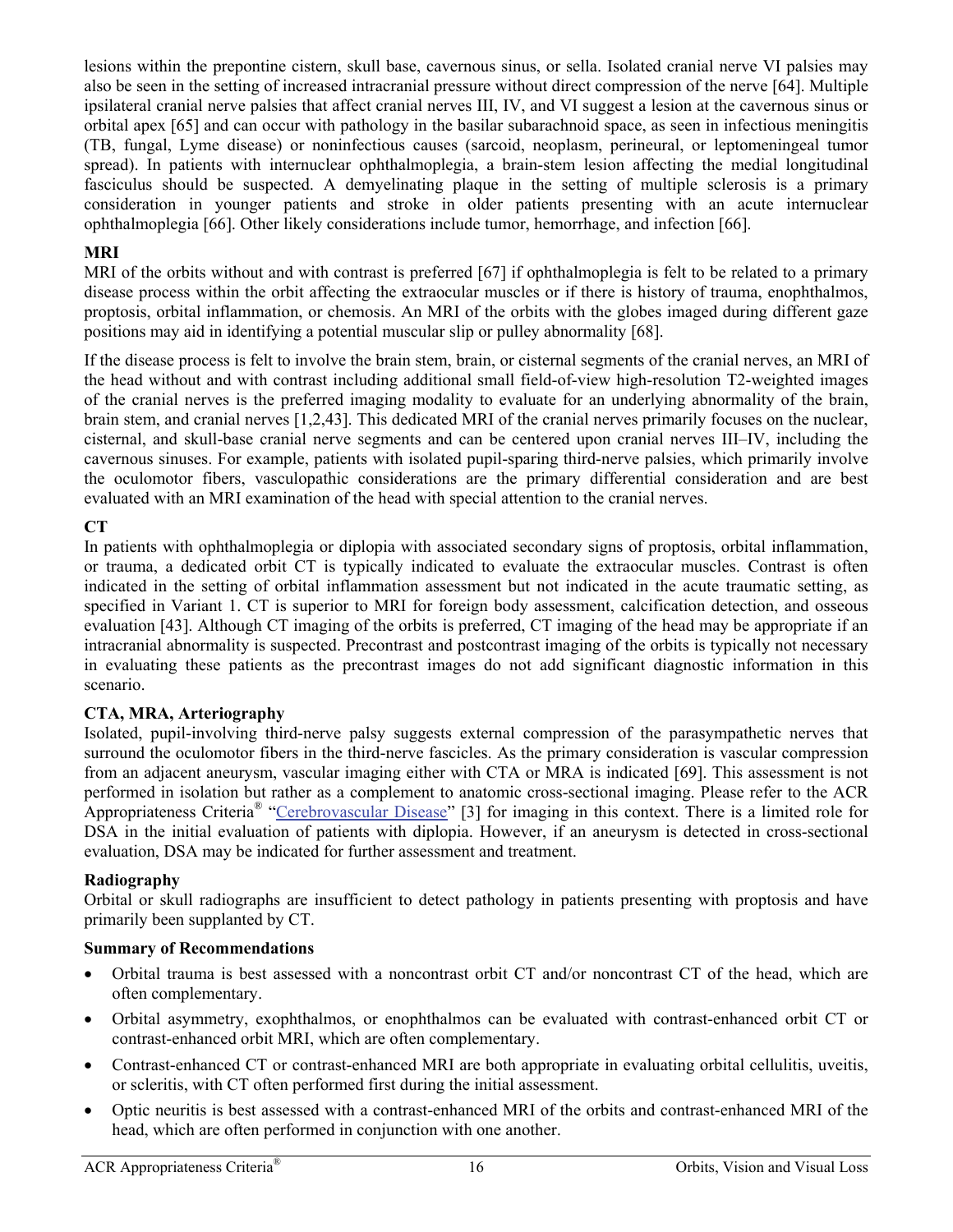- There is typically no role for imaging in patients with visual loss due to abnormalities such as cataracts, macular degeneration, or glaucoma.
- Evaluation of visual loss localized to the orbit or disease process involving the pre-chiasmatic optic nerve is best assessed with targeted contrast-enhanced MRI of the orbits or contrast-enhanced CT of the orbits, which are complementary.
- Evaluation of visual loss involving the chiasm or post-chiasm is best assessed with a contrast-enhanced MRI of the brain. Although contrast is preferred, an MRI of the brain without contrast may also be appropriate if contrast cannot be given.
- Diplopia or opthalmoplegia can be evaluated with contrast-enhanced MRI of the head, contrast-enhanced MRI of the orbits, contrast-enhanced CT of the orbits, or noncontrast MRI of the orbits, which are complementary in their roles. Whether to focus the assessment on the orbits and/or head will depend on suspected anatomic localization and differential diagnosis related to the patient's specific clinical presentation.

## **Summary of Evidence**

Of the 70 references cited in the *ACR Appropriateness Criteria® Orbits, Vision and Visual Loss* document, 5 are categorized as therapeutic references. Additionally, 64 references are categorized as diagnostic references including 1 well-designed study, 3 good-quality studies, and 16 quality studies that may have design limitations. There are 49 references that may not be useful as primary evidence. There is 1 reference that is a meta-analysis study.

The 70 references cited in the *ACR Appropriateness Criteria® Orbits, Vision and Visual Loss* document were published from 1965 to 2017.

Although there are references that report on studies with design limitations, 4 well-designed or good-quality studies provide good evidence.

| <b>Appropriateness Category Name</b> | Appropriateness<br>Rating | <b>Appropriateness Category Definition</b>                                                                                                                                                                                                                  |
|--------------------------------------|---------------------------|-------------------------------------------------------------------------------------------------------------------------------------------------------------------------------------------------------------------------------------------------------------|
| <b>Usually Appropriate</b>           | 7, 8, or 9                | The imaging procedure or treatment is indicated in<br>the specified clinical scenarios at a favorable risk-<br>benefit ratio for patients.                                                                                                                  |
| May Be Appropriate                   | 4, 5, or $6$              | The imaging procedure or treatment may<br>be<br>indicated in the specified clinical scenarios as an<br>alternative to imaging procedures or treatments with<br>a more favorable risk-benefit ratio, or the risk-benefit<br>ratio for patients is equivocal. |
| May Be Appropriate<br>(Disagreement) | 5                         | The individual ratings are too dispersed from the<br>median. The different label provides<br>panel<br>transparency regarding the panel's recommendation.<br>"May be appropriate" is the rating category and a<br>rating of 5 is assigned.                   |
| <b>Usually Not Appropriate</b>       | $1, 2,$ or 3              | The imaging procedure or treatment is unlikely to be<br>indicated in the specified clinical scenarios, or the<br>risk-benefit ratio for patients is likely to be<br>unfavorable.                                                                            |

## **Appropriateness Category Names and Definitions**

## **Relative Radiation Level Information**

Potential adverse health effects associated with radiation exposure are an important factor to consider when selecting the appropriate imaging procedure. Because there is a wide range of radiation exposures associated with different diagnostic procedures, a relative radiation level (RRL) indication has been included for each imaging examination. The RRLs are based on effective dose, which is a radiation dose quantity that is used to estimate population total radiation risk associated with an imaging procedure. Patients in the pediatric age group are at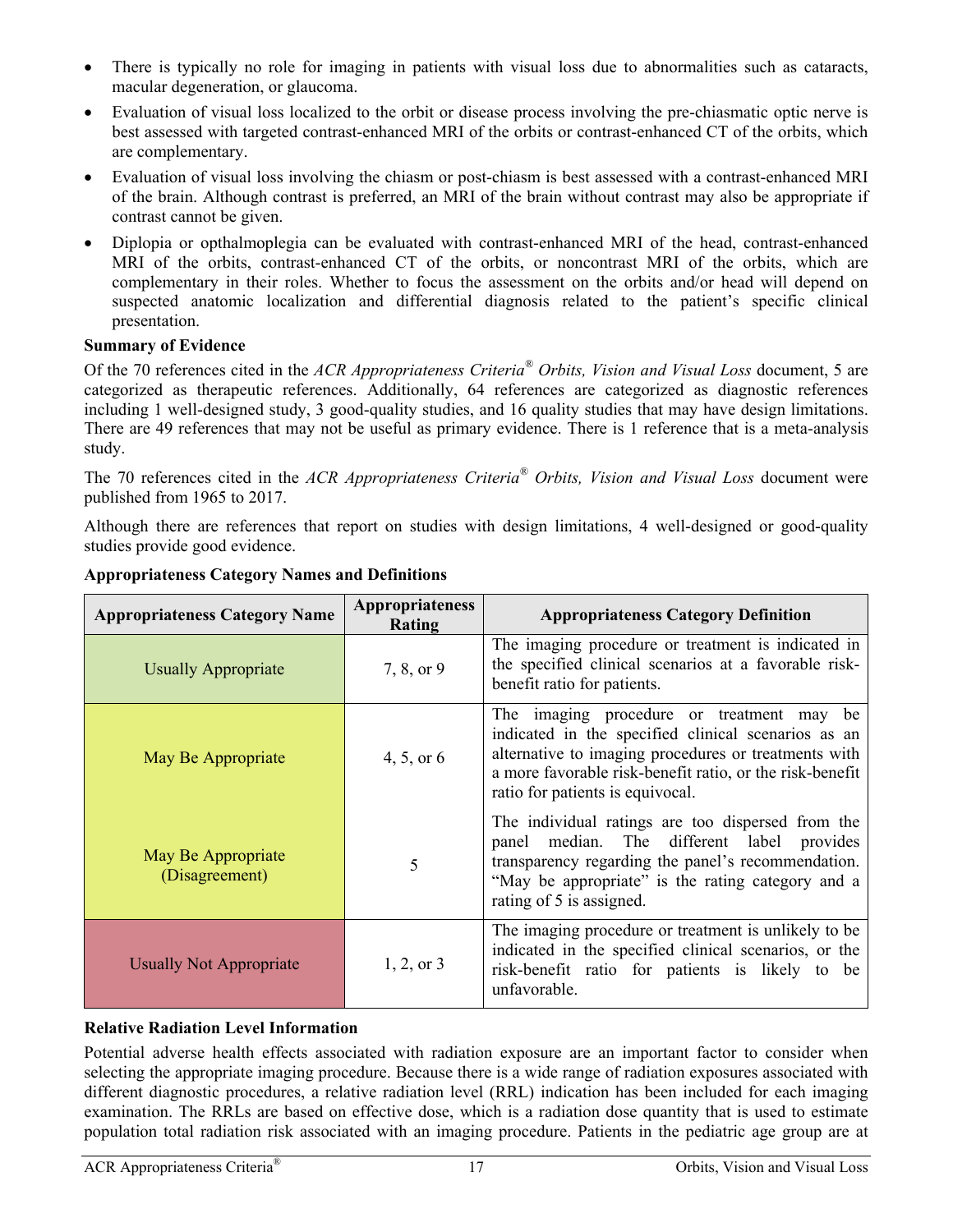inherently higher risk from exposure, both because of organ sensitivity and longer life expectancy (relevant to the long latency that appears to accompany radiation exposure). For these reasons, the RRL dose estimate ranges for pediatric examinations are lower as compared to those specified for adults (see Table below). Additional information regarding radiation dose assessment for imaging examinations can be found in the ACR Appropriateness Criteria® [Radiation Dose Assessment Introduction](https://www.acr.org/-/media/ACR/Files/Appropriateness-Criteria/RadiationDoseAssessmentIntro.pdf) document [70].

| <b>Relative Radiation Level Designations</b> |                                               |                                                   |
|----------------------------------------------|-----------------------------------------------|---------------------------------------------------|
| <b>Relative Radiation Level*</b>             | <b>Adult Effective Dose Estimate</b><br>Range | <b>Pediatric Effective Dose Estimate</b><br>Range |
| O                                            | $0 \text{ mSv}$                               | $0 \text{ mSv}$                                   |
| $\odot$                                      | $\leq 0.1$ mSv                                | $\leq 0.03$ mSv                                   |
| $\odot$ $\odot$                              | $0.1-1$ mS <sub>v</sub>                       | $0.03 - 0.3$ mSv                                  |
| $\mathbf{\Omega} \otimes \mathbf{\Omega}$    | $1-10$ mS <sub>v</sub>                        | $0.3-3$ mSv                                       |
| 6000                                         | $10-30$ mSv                                   | $3-10$ mSv                                        |
| 00000                                        | $30-100$ mSv                                  | $10-30$ mSv                                       |

\*RRL assignments for some of the examinations cannot be made, because the actual patient doses in these procedures vary as a function of a number of factors (eg, region of the body exposed to ionizing radiation, the imaging guidance that is used). The RRLs for these examinations are designated as "Varies."

### **Supporting Documents**

For additional information on the Appropriateness Criteria methodology and other supporting documents go to www.acr.org/ac.

### **References**

- 1. Graves JS, Galetta SL. Acute visual loss and other neuro-ophthalmologic emergencies: management. *Neurol Clin.* 2012;30(1):75-99, viii.
- 2. Lee AG, Brazis PW, Garrity JA, White M. Imaging for neuro-ophthalmic and orbital disease. *Am J Ophthalmol.* 2004;138(5):852-862.
- 3. Salmela MB, Mortazavi S, Jagadeesan BD, et al. ACR Appropriateness Criteria(R) Cerebrovascular Disease. *J Am Coll Radiol.* 2017;14(5S):S34-S61.
- 4. American College of Radiology. ACR Appropriateness Criteria®: Headache. Available at: https://acsearch.acr.org/docs/69482/Narrative/. Accessed December 4, 2017.
- 5. Goh PS, Gi MT, Charlton A, Tan C, Gangadhara Sundar JK, Amrith S. Review of orbital imaging. *Eur J Radiol.* 2008;66(3):387-395.
- 6. Conneely MF, Hacein-Bey L, Jay WM. Magnetic resonance imaging of the orbit. *Semin Ophthalmol.*  2008;23(3):179-189.
- 7. Wu AY, Jebodhsingh K, Le T, et al. Indications for orbital imaging by the oculoplastic surgeon. *Ophthal Plast Reconstr Surg.* 2011;27(4):260-262.
- 8. Bord SP, Linden J. Trauma to the globe and orbit. *Emerg Med Clin North Am.* 2008;26(1):97-123, vi-vii.
- 9. Stotland MA, Do NK. Pediatric orbital fractures. *J Craniofac Surg.* 2011;22(4):1230-1235.
- 10. Caranci F, Cicala D, Cappabianca S, Briganti F, Brunese L, Fonio P. Orbital fractures: role of imaging. *Semin Ultrasound CT MR.* 2012;33(5):385-391.
- 11. Hink EM, Wei LA, Durairaj VD. Clinical features and treatment of pediatric orbit fractures. *Ophthal Plast Reconstr Surg.* 2014;30(2):124-131.
- 12. Ong HS, Qatarneh D, Ford RL, Lingam RK, Lee V. Classification of orbital fractures using the AO/ASIF system in a population surveillance cohort of traumatic optic neuropathy. *Orbit.* 2014;33(4):256-262.
- 13. Schouman T, Courvoisier DS, Van Issum C, Terzic A, Scolozzi P. Can systematic computed tomographic scan assessment predict treatment decision in pure orbital floor blowout fractures? *J Oral Maxillofac Surg.*  2012;70(7):1627-1632.
- 14. Lakits A, Prokesch R, Scholda C, Nowotny R, Kaider A, Bankier A. Helical and conventional CT in the imaging of metallic foreign bodies in the orbit. *Acta Ophthalmol Scand.* 2000;78(1):79-83.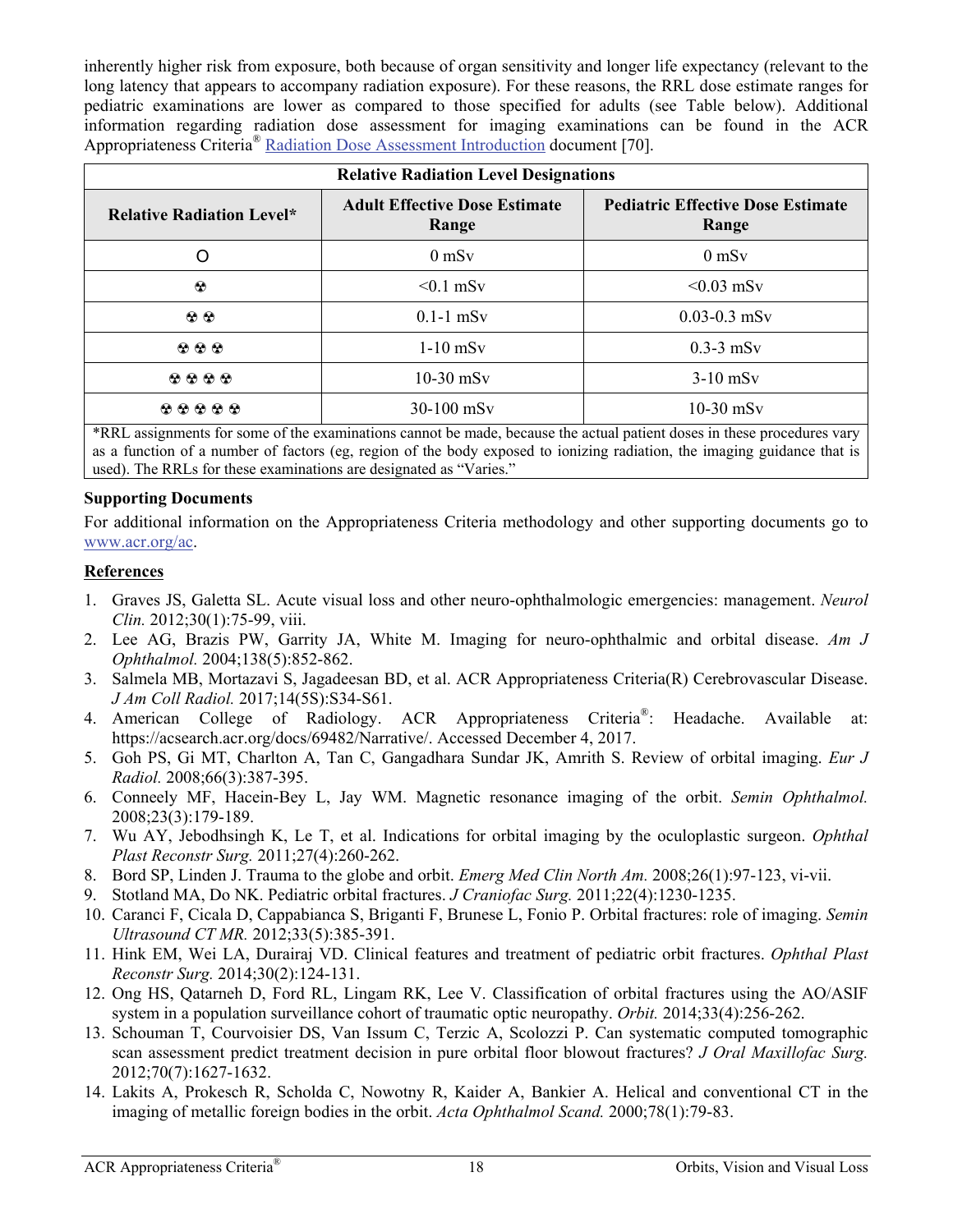- 15. Lethaus B, Weigl S, Kloss-Brandstatter A, et al. Looking for landmarks in medial orbital trauma surgery. *Int J Oral Maxillofac Surg.* 2013;42(2):209-213.
- 16. Shetty VS, Reis MN, Aulino JM, et al. ACR Appropriateness Criteria Head Trauma. *J Am Coll Radiol.*  2016;13(6):668-679.
- 17. Bodanapally UK, Shanmuganathan K, Shin RK, et al. Hyperintense Optic Nerve due to Diffusion Restriction: Diffusion-Weighted Imaging in Traumatic Optic Neuropathy. *AJNR Am J Neuroradiol.* 2015;36(8):1536- 1541.
- 18. Bolanos Gil de Montes F, Perez Resinas FM, Rodriguez Garcia M, Gonzalez Ortiz M. Exophthalmometry in Mexican adults. *Rev Invest Clin.* 1999;51(6):341-343.
- 19. de Juan E, Jr., Hurley DP, Sapira JD. Racial differences in normal values of proptosis. *Arch Intern Med.*  1980;140(9):1230-1231.
- 20. Chen CC, Chang PC, Shy CG, Chen WS, Hung HC. CT angiography and MR angiography in the evaluation of carotid cavernous sinus fistula prior to embolization: a comparison of techniques. *AJNR Am J Neuroradiol.*  2005;26(9):2349-2356.
- 21. Bilaniuk LT, Farber M. Imaging of developmental anomalies of the eye and the orbit. *AJNR Am J Neuroradiol.* 1992;13(2):793-803.
- 22. Burns NS, Iyer RS, Robinson AJ, Chapman T. Diagnostic imaging of fetal and pediatric orbital abnormalities. *AJR Am J Roentgenol.* 2013;201(6):W797-808.
- 23. Holmes S. Reoperative orbital trauma: management of posttraumatic enophthalmos and aberrant eye position. *Oral Maxillofac Surg Clin North Am.* 2011;23(1):17-29, v.
- 24. Martinez-Capoccioni G, Varela-Martinez E, Martin-Martin C. Silent sinus syndrome an acquired condition and the essential role of otorhinolaryngologist consultation: a retrospective study. *Eur Arch Otorhinolaryngol.*  2016;273(10):3183-3188.
- 25. Balmer A, Munier F. Differential diagnosis of leukocoria and strabismus, first presenting signs of retinoblastoma. *Clin Ophthalmol.* 2007;1(4):431-439.
- 26. Howard GM, Ellsworth RM. Differential diagnosis of retinoblastoma. A statistical survey of 500 children. I. Relative frequency of the lesions which simulate retinoblastoma. *Am J Ophthalmol.* 1965;60(4):610-618.
- 27. Jakobiec FA, Tso MO, Zimmerman LE, Danis P. Retinoblastoma and intracranial malignancy. *Cancer.*  1977;39(5):2048-2058.
- 28. Kaufman LM, Mafee MF, Song CD. Retinoblastoma and simulating lesions. Role of CT, MR imaging and use of Gd-DTPA contrast enhancement. *Radiol Clin North Am.* 1998;36(6):1101-1117.
- 29. Muller-Forell W, Pitz S. Orbital pathology. *Eur J Radiol.* 2004;49(2):105-142.
- 30. Rauschecker AM, Patel CV, Yeom KW, et al. High-resolution MR imaging of the orbit in patients with retinoblastoma. *Radiographics.* 2012;32(5):1307-1326.
- 31. Hiwatashi A, Yoshiura T, Togao O, et al. Diffusivity of intraorbital lymphoma vs. IgG4-related DISEASE: 3D turbo field echo with diffusion-sensitised driven-equilibrium preparation technique. *Eur Radiol.*  2014;24(3):581-586.
- 32. Le Moli R, Pluchino A, Muscia V, et al. Graves' orbitopathy: extraocular muscle/total orbit area ratio is positively related to the Clinical Activity Score. *Eur J Ophthalmol.* 2012;22(3):301-308.
- 33. Weis E, Heran MK, Jhamb A, et al. Quantitative computed tomographic predictors of compressive optic neuropathy in patients with thyroid orbitopathy: a volumetric analysis. *Ophthalmology.* 2012;119(10):2174- 2178.
- 34. Wu W, Selva D, Bian Y, et al. Endoscopic medial orbital fat decompression for proptosis in type 1 graves orbitopathy. *Am J Ophthalmol.* 2015;159(2):277-284.
- 35. Kahana A, Lucarelli MJ, Grayev AM, Van Buren JJ, Burkat CN, Gentry LR. Noninvasive dynamic magnetic resonance angiography with Time-Resolved Imaging of Contrast KineticS (TRICKS) in the evaluation of orbital vascular lesions. *Arch Ophthalmol.* 2007;125(12):1635-1642.
- 36. Poon CS, Sze G, Johnson MH. Orbital lesions: differentiating vascular and nonvascular etiologic factors. *AJR Am J Roentgenol.* 2008;190(4):956-965.
- 37. Tan AC, Farooqui S, Li X, et al. Ocular manifestations and the clinical course of carotid cavernous sinus fistulas in Asian patients. *Orbit.* 2014;33(1):45-51.
- 38. Chandler JR, Langenbrunner DJ, Stevens ER. The pathogenesis of orbital complications in acute sinusitis. *Laryngoscope.* 1970;80(9):1414-1428.
- 39. Andrew N, Kearney D, Selva D. IgG4-related orbital disease: a meta-analysis and review. *Acta Ophthalmol.*  2013;91(8):694-700.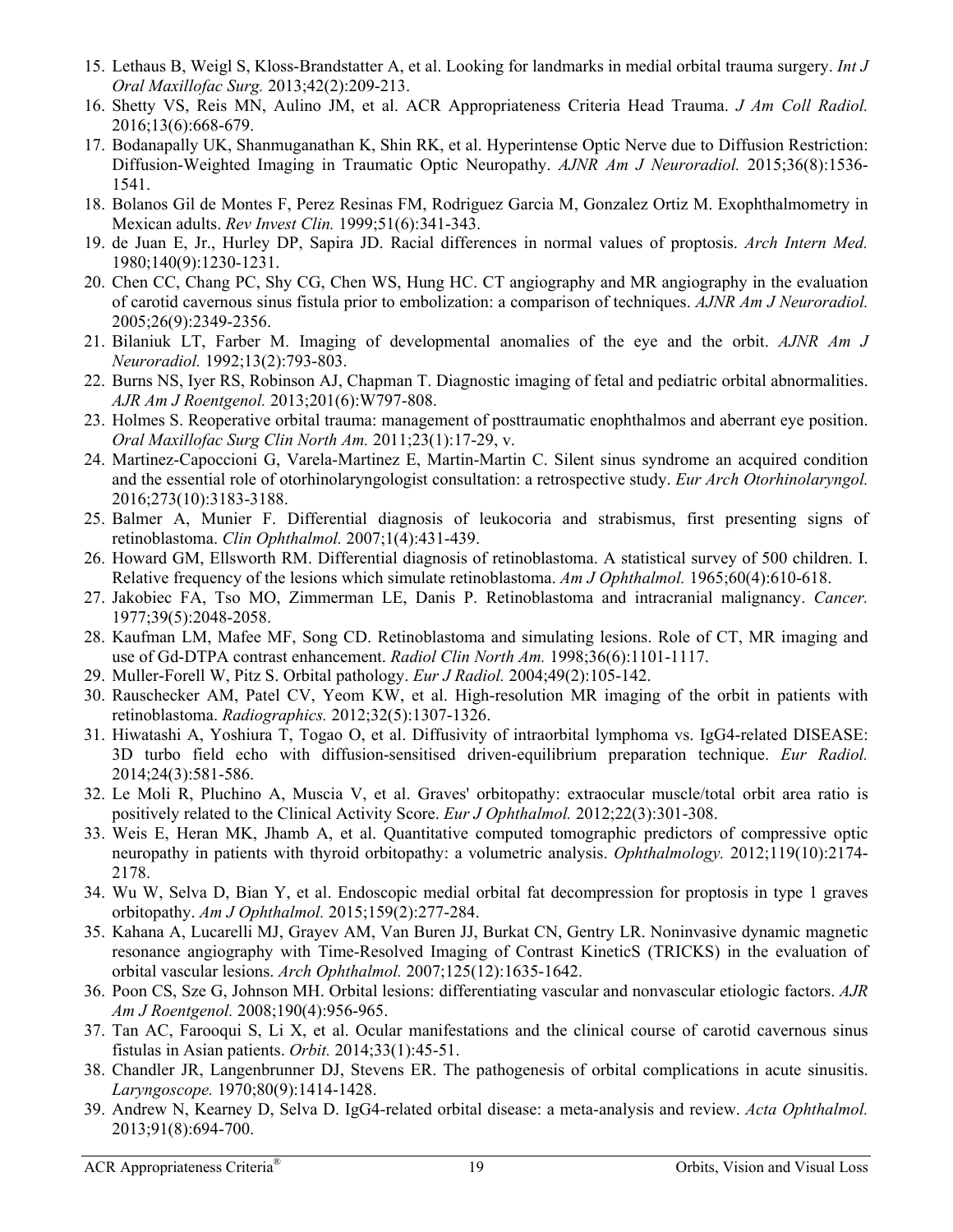- 40. Deschamps R, Deschamps L, Depaz R, et al. High prevalence of IgG4-related lymphoplasmacytic infiltrative disorder in 25 patients with orbital inflammation: a retrospective case series. *Br J Ophthalmol.*  2013;97(8):999-1004.
- 41. Plaza JA, Garrity JA, Dogan A, Ananthamurthy A, Witzig TE, Salomao DR. Orbital inflammation with IgG4 positive plasma cells: manifestation of IgG4 systemic disease. *Arch Ophthalmol.* 2011;129(4):421-428.
- 42. De Wyngaert R, Casteels I, Demaerel P. Orbital and anterior visual pathway infection and inflammation. *Neuroradiology.* 2009;51(6):385-396.
- 43. Lee AG, Johnson MC, Policeni BA, Smoker WR. Imaging for neuro-ophthalmic and orbital disease a review. *Clin Exp Ophthalmol.* 2009;37(1):30-53.
- 44. Ketenci I, Unlu Y, Vural A, Dogan H, Sahin MI, Tuncer E. Approaches to subperiosteal orbital abscesses. *Eur Arch Otorhinolaryngol.* 2013;270(4):1317-1327.
- 45. Le TD, Liu ES, Adatia FA, Buncic JR, Blaser S. The effect of adding orbital computed tomography findings to the Chandler criteria for classifying pediatric orbital cellulitis in predicting which patients will require surgical intervention. *J AAPOS.* 2014;18(3):271-277.
- 46. Piromchai P, Thanaviratananich S. Invasive fungal rhinosinusitis versus bacterial rhinosinusitis with orbital complications: a case-control study. *ScientificWorldJournal.* 2013;2013:453297.
- 47. Chandrasekharan R, Thomas M, Rupa V. Comparative study of orbital involvement in invasive and noninvasive fungal sinusitis. *J Laryngol Otol.* 2012;126(2):152-158.
- 48. Ding ZX, Lip G, Chong V. Idiopathic orbital pseudotumour. *Clin Radiol.* 2011;66(9):886-892.
- 49. Aalokken TM, Hagtvedt T, Dalen I, Kolbenstvedt A. Conventional sinus radiography compared with CT in the diagnosis of acute sinusitis. *Dentomaxillofac Radiol.* 2003;32(1):60-62.
- 50. Optic Neuritis Study Group. Multiple sclerosis risk after optic neuritis: final optic neuritis treatment trial follow-up. *Arch Neurol.* 2008;65(6):727-732.
- 51. Polman CH, Reingold SC, Banwell B, et al. Diagnostic criteria for multiple sclerosis: 2010 revisions to the McDonald criteria. *Ann Neurol.* 2011;69(2):292-302.
- 52. Sisto D, Trojano M, Vetrugno M, Trabucco T, Iliceto G, Sborgia C. Subclinical visual involvement in multiple sclerosis: a study by MRI, VEPs, frequency-doubling perimetry, standard perimetry, and contrast sensitivity. *Invest Ophthalmol Vis Sci.* 2005;46(4):1264-1268.
- 53. Filippi M, Rocca MA, Ciccarelli O, et al. MRI criteria for the diagnosis of multiple sclerosis: MAGNIMS consensus guidelines. *Lancet Neurol.* 2016;15(3):292-303.
- 54. Pittock SJ, Lennon VA, Krecke K, Wingerchuk DM, Lucchinetti CF, Weinshenker BG. Brain abnormalities in neuromyelitis optica. *Arch Neurol.* 2006;63(3):390-396.
- 55. Takahashi T, Fujihara K, Nakashima I, et al. Anti-aquaporin-4 antibody is involved in the pathogenesis of NMO: a study on antibody titre. *Brain.* 2007;130(Pt 5):1235-1243.
- 56. Fiedorowicz M, Dyda W, Rejdak R, Grieb P. Magnetic resonance in studies of glaucoma. *Med Sci Monit.*  2011;17(10):RA227-232.
- 57. Mahendraraj K, Lau CS, Lee I, Chamberlain RS. Trends in incidence, survival, and management of uveal melanoma: a population-based study of 7,516 patients from the Surveillance, Epidemiology, and End Results database (1973-2012). *Clin Ophthalmol.* 2016;10:2113-2119.
- 58. Damento GM, Koeller KK, Salomao DR, Pulido JS. T2 Fluid-Attenuated Inversion Recovery Imaging of Uveal Melanomas and Other Ocular Pathology. *Ocul Oncol Pathol.* 2016;2(4):251-261.
- 59. Buchfelder M, Schlaffer S. Imaging of pituitary pathology. *Handb Clin Neurol.* 2014;124:151-166.
- 60. Gumus K, Koc G, Doganay S, et al. Susceptibility-Based Differentiation of Intracranial Calcification and Hemorrhage in Pediatric Patients. *J Child Neurol.* 2015;30(8):1029-1036.
- 61. Kwancharoen R, Blitz AM, Tavares F, Caturegli P, Gallia GL, Salvatori R. Clinical features of sellar and suprasellar meningiomas. *Pituitary.* 2014;17(4):342-348.
- 62. Peng J, Qi S, Pan J, Zhang X, Huang G, Li D. Preliminary Study on Composition and Microstructure of Calcification in Craniopharyngiomas. *J Craniofac Surg.* 2016;27(4):e409-413.
- 63. Boffano P, Roccia F, Gallesio C, Karagozoglu KH, Forouzanfar T. Diplopia and orbital wall fractures. *J Craniofac Surg.* 2014;25(2):e183-185.
- 64. Friedman DI, Liu GT, Digre KB. Revised diagnostic criteria for the pseudotumor cerebri syndrome in adults and children. *Neurology.* 2013;81(13):1159-1165.
- 65. Aryasit O, Preechawai P, Aui-Aree N. Clinical presentation, aetiology and prognosis of orbital apex syndrome. *Orbit.* 2013;32(2):91-94.